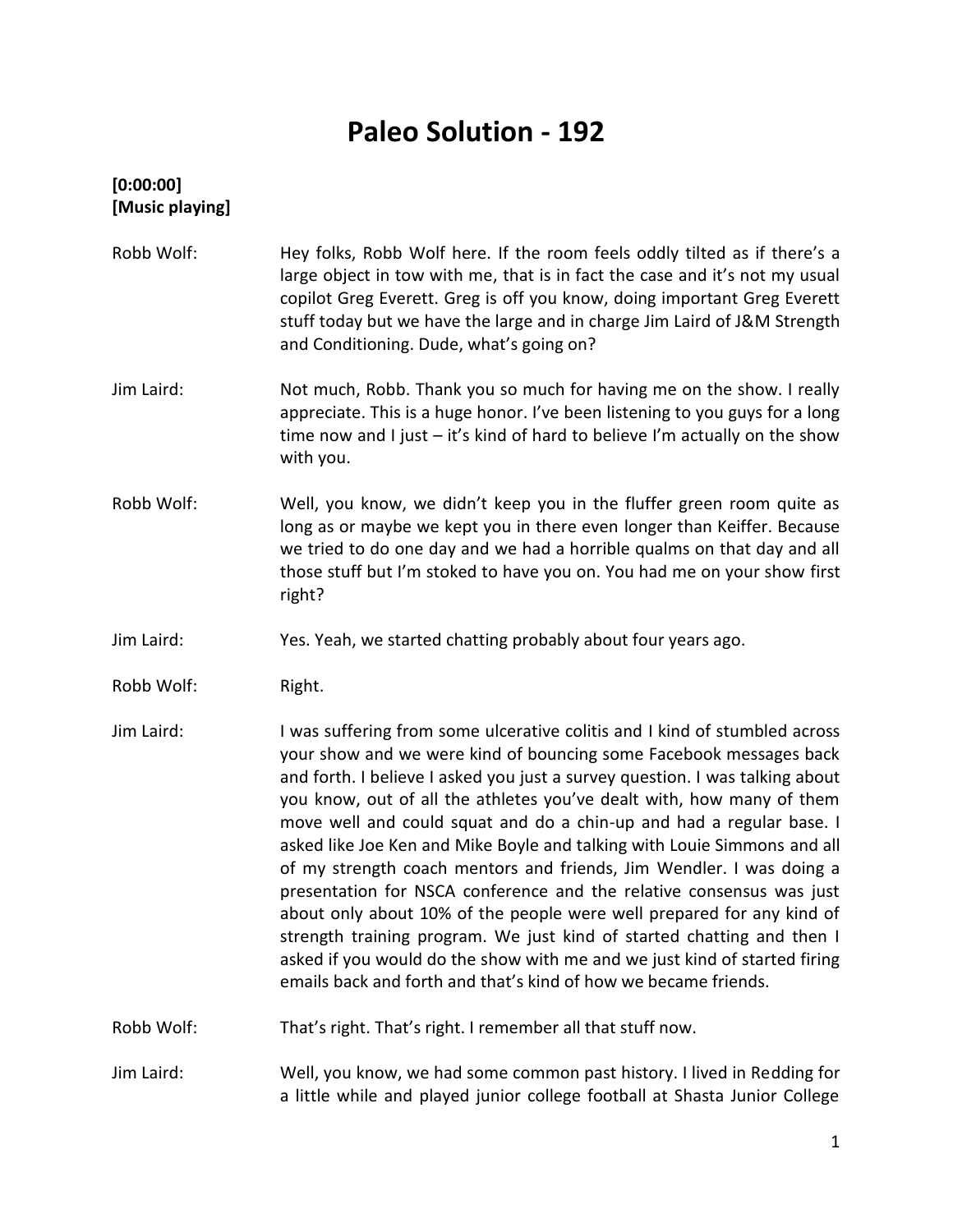and worked out at Curtis Lupo's gym with Danny Thurman all those guys and so we kind of had some common history. Both common, same house struggles and both kind of interested in strength power sports so it's kind of fun.

- Robb Wolf: Yeah. So I'm going to shake you down to give people a little bit more of your bio here because we just launched in because Jim and I can on a given day probably exchange upwards of a hundred text possibly. I'm glad of--
- Jim Laird: Yeah.
- Robb Wolf: -- my infinite free texting plan. So Jim and I know each other pretty well at least, you know, remotely and so kind of jumped in here without I guess the usual due process. But yeah, it was crazy when we first started talking like Jim was hanging out around exactly the same circle that I was hanging out with when I won the state power lifting championship and a really small, small world you could consider like Redding California like Danny Thurman and his power lifting coach and Curtis and all that. Curtis if folks don't know like some people will know this but he was a stunt double for Ivan Drago --
- Jim Laird: Yeah.
- Robb Wolf: ---in like '54 and all that stuff.
- Jim Laird: He is an absolutely freak show.
- Robb Wolf: Big, big strapping dude, yeah.
- Jim Laird: Like I mean he came out and played junior college. He played football at Shasta College when I was there and he was on the team the same year I was on the team and the dude is just like I mean you know, as far as nutrition and strength training and performance enhancement and all that kind of stuff, I mean he is just so far ahead of the curve. Just I mean the dude is dialed in.
- Robb Wolf: I think when you go to like the IMBD database, you know, like the database of like movies and actors and all that stuff, like Curtis' deal is things you might not know about Curtis and it's like I have like a five hundred pound bench and that's the only thing that he mentions about himself.
- Jim Laird: Yeah, he's a strong dude.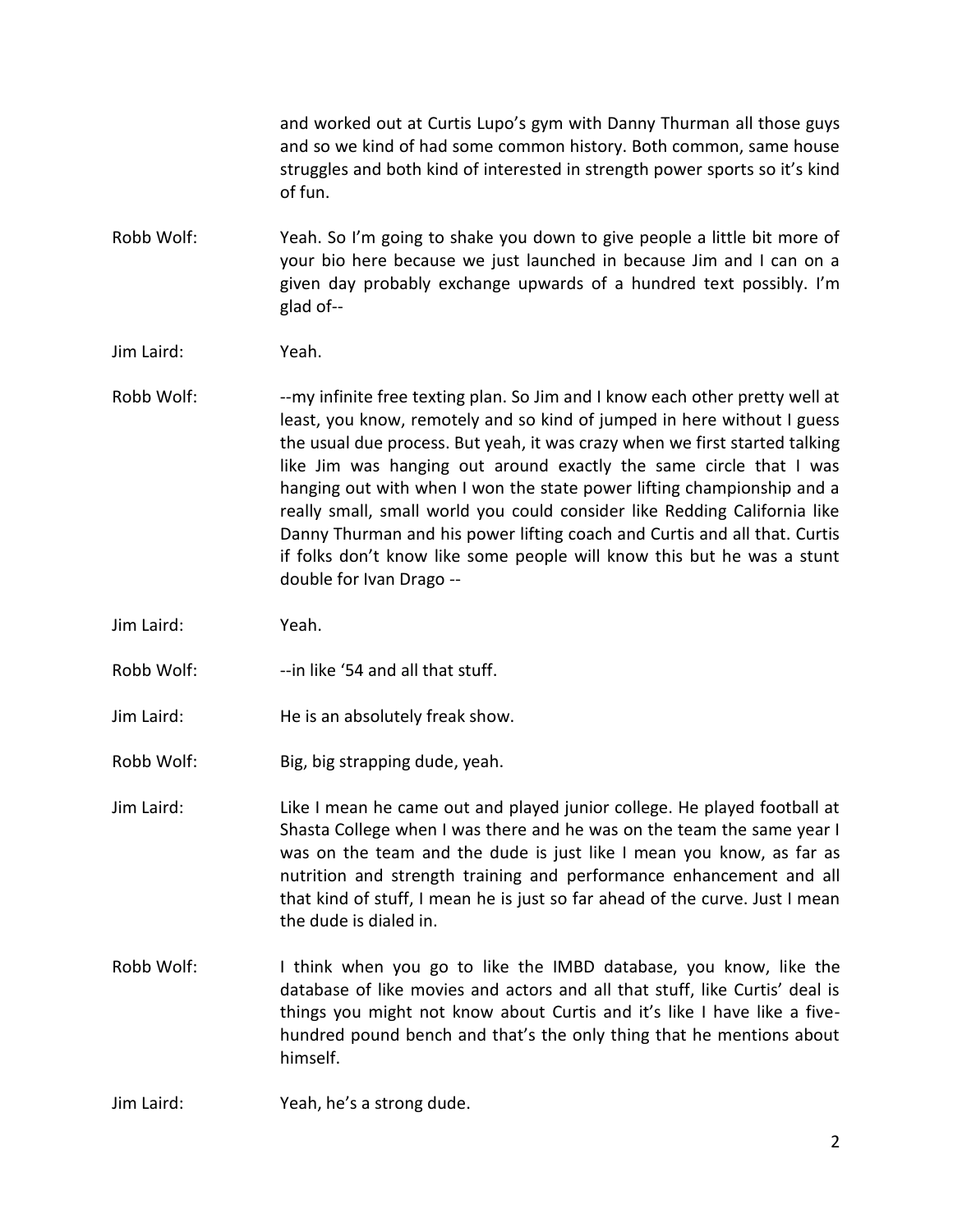| Robb Wolf: | Yeah.                                                                                                                                                                                                                                                                                                                                                                                                                                                                                                                                                    |
|------------|----------------------------------------------------------------------------------------------------------------------------------------------------------------------------------------------------------------------------------------------------------------------------------------------------------------------------------------------------------------------------------------------------------------------------------------------------------------------------------------------------------------------------------------------------------|
| Jim Laird: | Gosh, that was what year? I was like 20 years old.                                                                                                                                                                                                                                                                                                                                                                                                                                                                                                       |
| Robb Wolf: | $So -$                                                                                                                                                                                                                                                                                                                                                                                                                                                                                                                                                   |
| Jim Laird: | Now he was -Uh-hum.                                                                                                                                                                                                                                                                                                                                                                                                                                                                                                                                      |
| Robb Wolf: | '89 through like '92, '88 through '92 somewhere around there so.                                                                                                                                                                                                                                                                                                                                                                                                                                                                                         |
| Jim Laird: | Yes.                                                                                                                                                                                                                                                                                                                                                                                                                                                                                                                                                     |
| Robb Wolf: | Going back a little way. So Jim, give folks a little bit more of your longer<br>bio --                                                                                                                                                                                                                                                                                                                                                                                                                                                                   |
| Jim Laird: | Sure.                                                                                                                                                                                                                                                                                                                                                                                                                                                                                                                                                    |
| Robb Wolf: | --and background with athletics and coaching and all that stuff.                                                                                                                                                                                                                                                                                                                                                                                                                                                                                         |
| Jim Laird: | Well I grew up in Canada. I lived most of my life in Fort Saskatchewan<br>Alberta, which is near Edmonton so way, way up there. My parents were<br>good enough to me. I was exposed to every sport imaginable and where I<br>was from, you know, you weren't like playing one sport all year round,<br>it's not heard of. So I mean literally I swam, did gymnastics, played<br>soccer. I played some soccer and did some gymnastics and swimming<br>until basically I just knocked the dog piss out of everybody in soccer and<br>the coaches were like |
| [0:05:13]  |                                                                                                                                                                                                                                                                                                                                                                                                                                                                                                                                                          |
|            | I was always a bigger, more aggressive kind of kid and like huge legs and<br>butt when I was like in $-1$ was 130 pounds when in the third grade.                                                                                                                                                                                                                                                                                                                                                                                                        |
| Robb Wolf: | Wow.                                                                                                                                                                                                                                                                                                                                                                                                                                                                                                                                                     |
| Jim Laird: | You know, I shopped in the husky section because my ass was just huge. I<br>had upper body but I was just a really well rounded athlete. I worked<br>really, really, really hard and they said like well you need to put him in<br>football. So around 12, I started playing football as well and I was in<br>wrestling and I actually played volleyball for my I guess you would call it<br>middle school and a little bit in high school.                                                                                                              |
|            | So here I am playing center in volleyball, I'm in wrestling, I'm playing<br>football. So I played everything and then I actually wrestled at a very high<br>level and my wrestling coach was unbelievable. You know, my passion                                                                                                                                                                                                                                                                                                                          |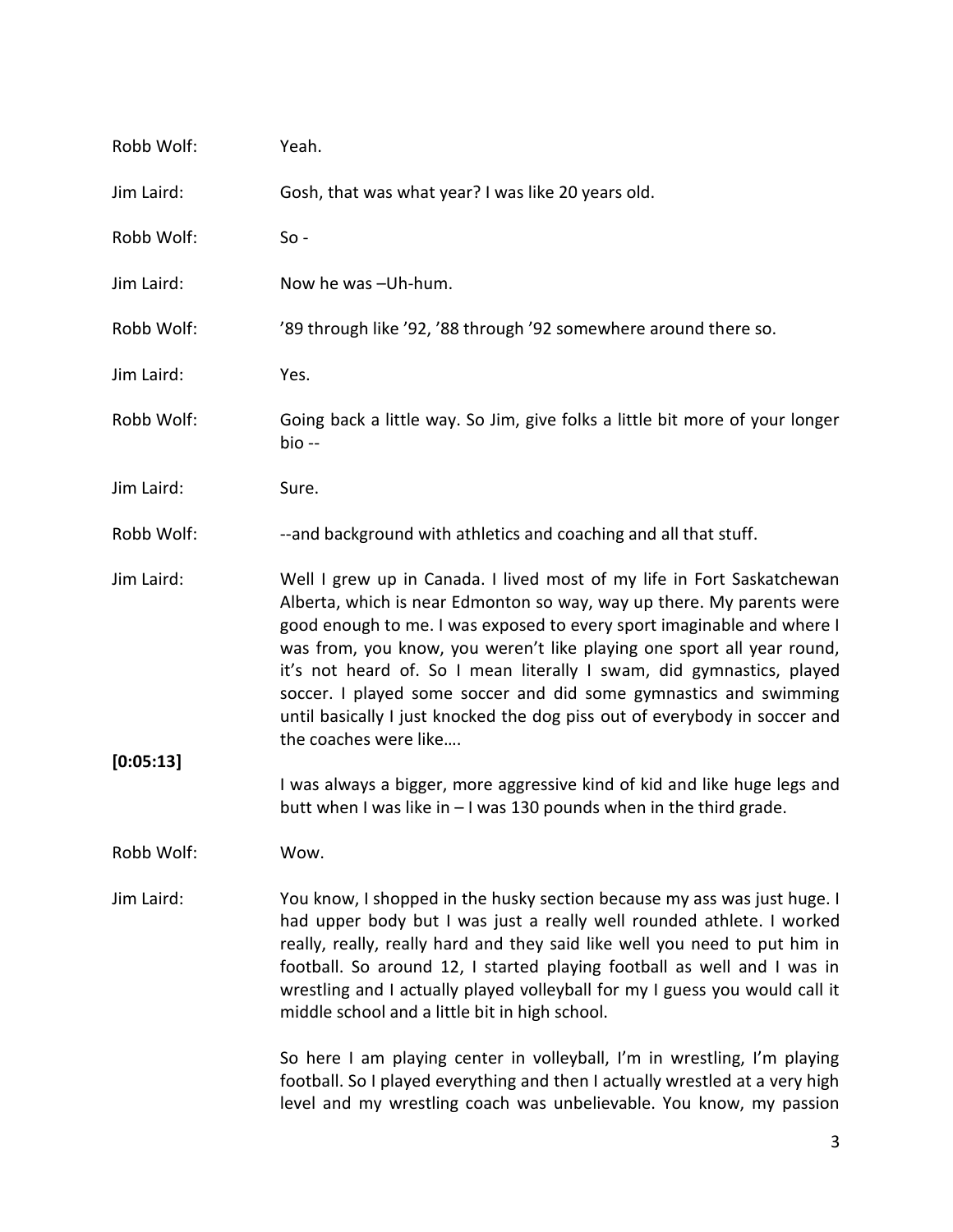was football though and I just got deadest on wanting to play football in the United States, playing college football. So I went to a junior college instead of walking on at a four-year school and being smart, like this is long before the internet and no--

- Robb Wolf: You build research and stuff.
- Jim Laird: Yeah, yeah. You basically just went to your buddy who played in the States and said hey I want to play in the States, do you know somebody kind of deal. So I went, I got talked to go in a junior college in California and I played there for a little while, for one year and then I went to Liberty University in Lynchburg, Virginia. But my wrestling coach the whole time and this gets into a lot of what I do now about teaching people to be a little smarter about what they were doing instead of just trying to blast with their heads. My wresting coach is like you're insane, dude. Like you're a really good wrestler, you're competing with like maybe a hundred people in the world right now as like a heavyweight wrestler, you're going to go into a sport where you're competing with a million angry white men that are playing a position that is dying. Like I was a fullback.
- Robb Wolf: Right.
- Jim Laird: Like Tom Rathman was my idol. He's like you're going to compete with several million guys to play three positions.
- Robb Wolf: Well and I was going to say like maybe a million angry white men but ten million larger, faster, stronger black men so yeah, that's it.
- Jim Laird: Absolutely. I love I was a blocking back and it's just like looking back now it's like wow, I mean he was absolutely correct. So now I deal with like a lot of the kids I deal with they come in and their parents are like I want him to do this, but the kid likes something else and I'm like the kid likes it let him do it. I mean you know, it might be archery, it might be whatever but he could actually go to school and compete as an archer go to the Olympics as archery. I mean don't knock that. I mean just because it's not basketball or football doesn't mean that they can't do something else like track and field or throw something or just develop them as an athlete.

Robb Wolf: Right.

Jim Laird: We'll get into it more later but. So I ended up going to Liberty and I played there and that's where I met like Dave Williams. I had always been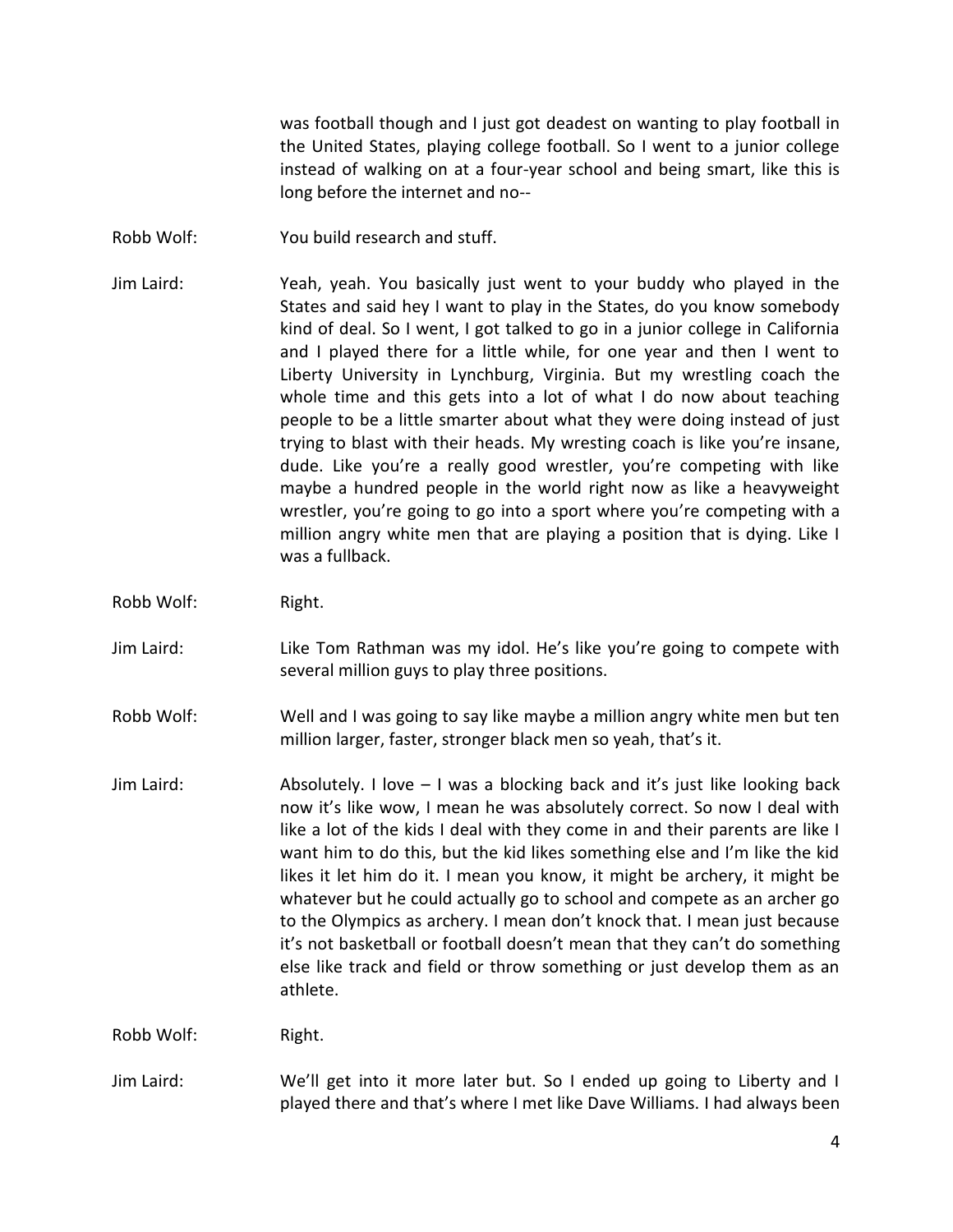into lifting weights and I always really loved to lift weight because to be honest kids made fun of me because I was bigger. The way I kind of work is like if you're going to make fun of me, I'll give you a real reason to make fun of me.

- Robb Wolf: Right.
- Jim Laird: So I got in the weight room and I just decided I wanted to get as strong as possible and that was when like muscle media 2000 and Dan Duchaine and Charles Poliquin. I was in the Edmonton area so I had some –you know, Charlie Francis was bobbing around with Ben Johnson so I got some exposure to him early on.
- Robb Wolf: Nice.
- Jim Laird: You know, and I actually worked out at like a real meathead body building kind of gym when I was in high school and like the National Canadian Bodybuilding champion was there. It's funny because a lot of the stuff there are teaching me about nutrition. He said to me if you want to be big and jacked, you got to learn how to control your blood sugar and this was long before anything really mainstream. These guys were so far ahead of the curve as far as nutrition and what they were doing. This was way back in the day. So I got some basic –you know, I was around guys like Chris Benoit was actually a really good friend of mine, the late Chris Benoit. He worked out of the same gym I did and gave me some really good advice about career choices and things like that. I can get into that a little more later but.

So I was exposed. I loved the weight room so when I went to Liberty, I ended up falling in love with the weight room even more than football. It actually probably hurt my football career because I was so concerned about lifting weights and my strength coach Dave Williams is an amazing strength coach, one of the original guys. Actually Louie Simmons gives him credit for coming up with bands and chains like how to use them in a bar that's Dave Williams' kind of came up with that. He actually started with reverse bands. Like during the season a lot of just still lift heavy but take some weight off at the bottom so it doesn't beat you up as much. Then Louie was like well if we use reverse band then we're going to put bands in the other direction and chains and all that kind of stuff. That's where that started.

**[0:10:15]**

But Coach Williams was always watching these videos in the back and every time I'd walk in the room, he'd turn them off. It turned it was the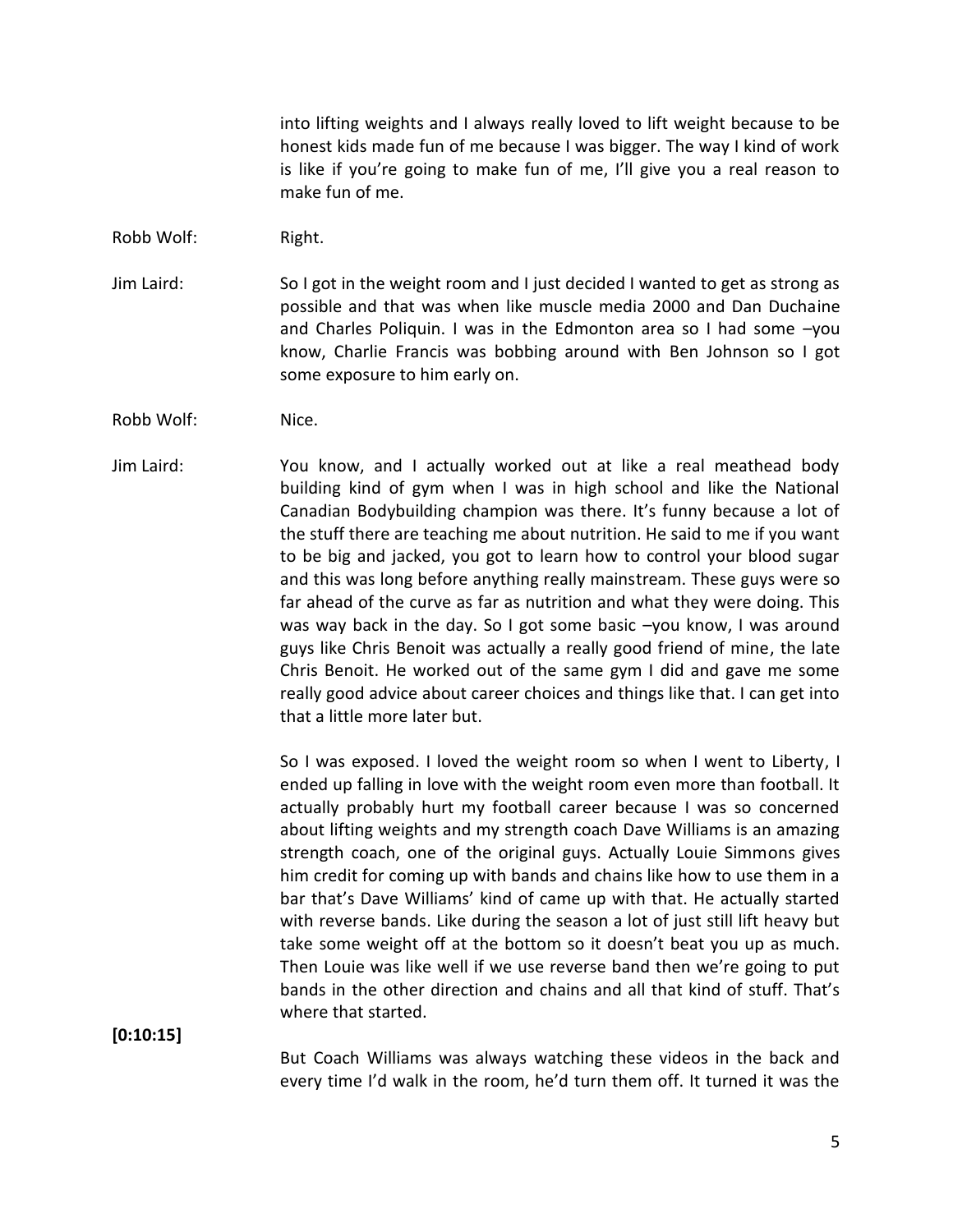Westside barbell videos from back in the day like the old Louie yeah videos kind of stuff.

Robb Wolf: Right.

Jim Laird: He would turn it off and later he told me he's like dude I couldn't let you see those because I knew you'd move to Columbus, you know. So because I was like all about maxing and coach Williams at the time the way they did their strength training was like we're going to lift as much as possible and the strongest guys are going to be the best players kind of deal.

> So I came from that kind of background then I decided I wanted to be a strength coach. My education is actually at elementary education, which kind of actually plays a huge role in what I do now. But it's kind of interesting. Well I'll explain a lot of that later but. So I went to an NSCA conference in Anaheim and it was funny because it was one of the first conferences I went to, I'm having dinner with Bill Kazmaier, Magnus from Magnus and Magnus Samuelsson, a guy named Brad Arnett who ended up being my boss at Liberty or at Arizona and Dan Worth. Literally I am the smallest guy there at like 255 pounds. Like these guys are going up to the buffet and they're taking the whole freaking tray.

- Robb Wolf: Right.
- Jim Laird: Bringing it back to the table and like the waitress, we're in a Chinese place, you no come here no more, we go broke. Like I mean it's amazing to watch like Kazmaie eat this whole tray and Magnus Samuelsson. I mean I was sitting there going this is insane. So I ended up making a kind of connection with Dan Worth. I really liked him. So I ended up moving from – I was living in Aspen, Colorado at the time. I would travel from Virginia and in the summers I'd work in Aspen and at Christmas break and I made a butt load of money and that's pretty much how I put my way through school.

And I was an in Aspen and I decided I was going to go to Tucson. So I moved to Tucson and Dan had decided to leave and Brad Arnett had come in and Brad Arnett is a great guy. He has a performance center up in Wisconsin called Next Level Athletics and I mean it's just a great coach. He came in at the same time I did and it was just a lot of fun and that's where I met Jim Wendler.

You know, I had always been like the strongest and most explosive guy and I've had more of like a power body buiding background and so Dan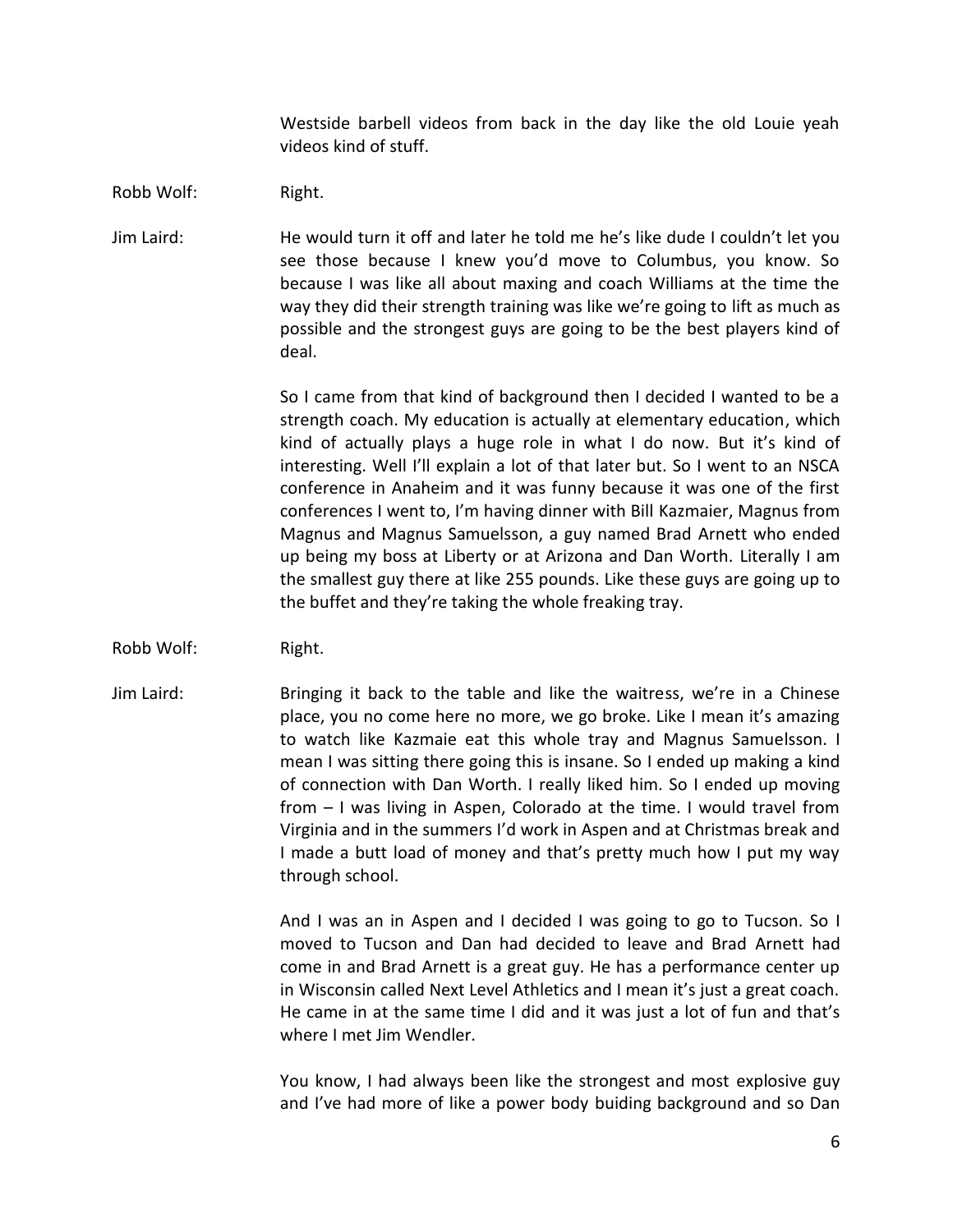Worth was like I know this guy who you're going to hit it off. So he introduces me to Wendler. Wendler and I started hanging out and Wendler just kicks my ass on the squat and no one had ever done that to me before. Wendler is like have you heard of this thing called Westside and we started watching these videos and Jim was like I want to do my – he just had the power lifting bug and then Jim and I became good friends. I was in Arizona for a while and then I ended up leaving there and going back to Aspen and Jim ended up being a GA, getting a GA job at Kentucky. It was right around 9/11 and Aspen had shut down completely and I really had nowhere to go because the tourism industry had just collapsed. I didn't really feel like painting houses.

So I just went up to visit Jim to help him with his power lifting meet and here I am I've never left. I never left Lexington. So that's how I ended up living on Jim's floor for like a year in a studio apartment. So I mean I've got a lot of –you know, between living in Aspen and living with Wendler and going up to Westside, I mean I got some pretty crazy stories. I ended up working at a training studio here and then I ended up going to Lexington Athletic Club and I worked there for 2009. After that, I left the Lexington Athletic Club and asked Molly Galbraith to help me start J&M Strength and Conditioning and the rest is kind of history.

- Robb Wolf: Yeah and what a history it's been since you guys started working together too, that's awesome. So you know I'm probably going to end up stealing or steering the show actually more towards some of my own questions because --
- Jim Laird: That's fine.

Robb Wolf: You know, and I think we have a pretty good listenership that is into like MMA and Brazilian jujitsu and --

Jim Laird: Sure.

Robb Wolf: I know we have all kinds of age ranges. But I'm kind of curious about the more aged athlete and everything and how you keep going on that. But, you know, give us a little bit of your philosophy of how you would approach people and maybe from some age brackets. So, you know, like - -

Jim Laird: Okay.

Robb Wolf: ---the ten-year-old to 18-year-old athlete. I know the show start getting tough because you try to find some general theme and then you talk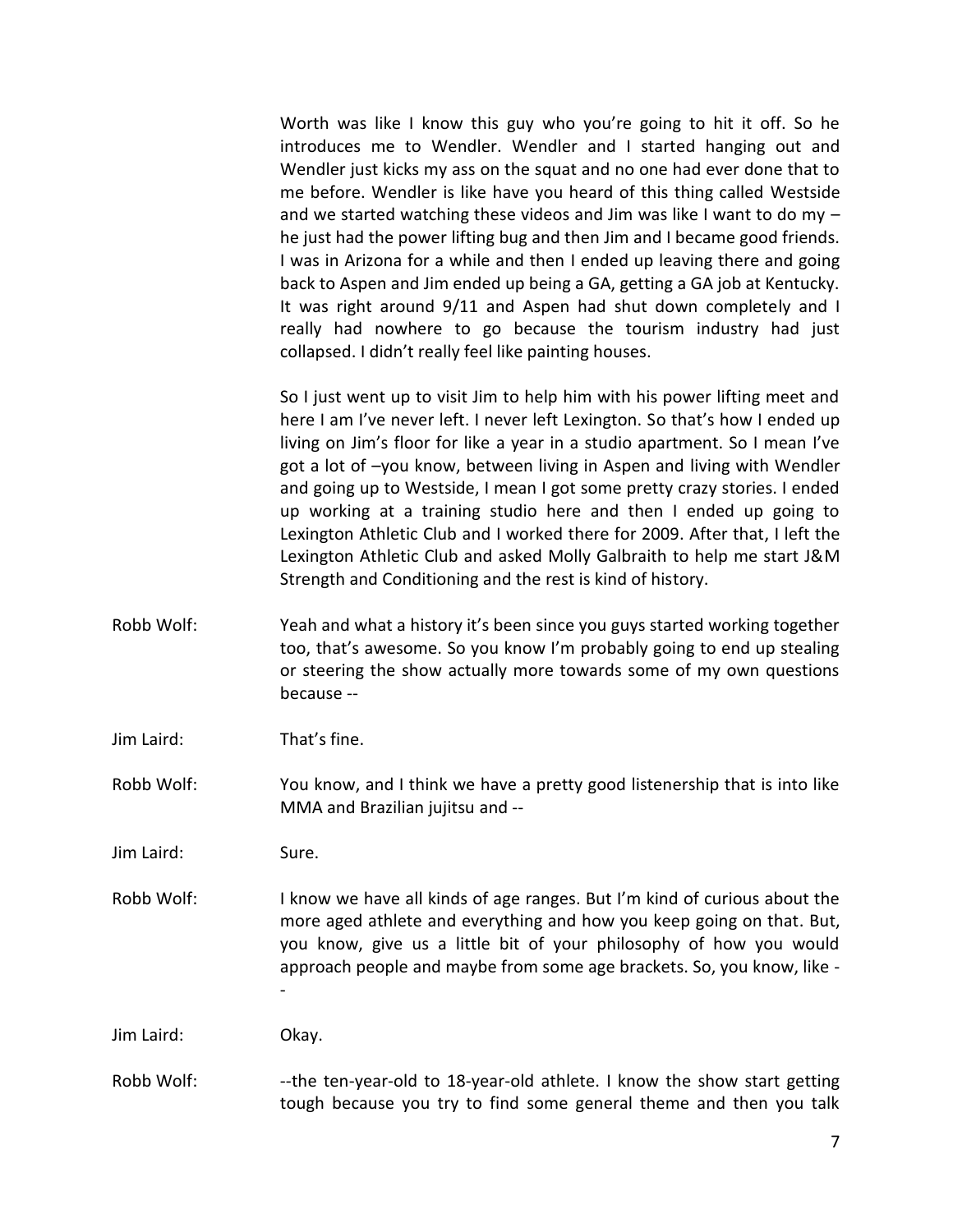|                         | about the general theme and them immediately all the general theme is<br>is a diversion or a deviation away from all the nuance and specifics that is<br>necessary.                                                                                                                                                                                                   |
|-------------------------|-----------------------------------------------------------------------------------------------------------------------------------------------------------------------------------------------------------------------------------------------------------------------------------------------------------------------------------------------------------------------|
| [0:15:18]<br>Jim Laird: | Right.                                                                                                                                                                                                                                                                                                                                                                |
| Robb Wolf:              | But kind of looking at it like that, that prepubescent, peripubescent<br>athlete.                                                                                                                                                                                                                                                                                     |
| Jim Laird:              | Sure.                                                                                                                                                                                                                                                                                                                                                                 |
| Robb Wolf:              | You know, both male and female and then maybe getting into the 20 to<br>30-year-old athlete and everything and then we'll talk about old folks in a<br>little bit. But I mean --                                                                                                                                                                                      |
| Jim Laird:              | Sure.                                                                                                                                                                                                                                                                                                                                                                 |
| Robb Wolf:              | --you've got a lot of experience with that. You know, I think one of the<br>things that struck me early on when you and I first started talking is you<br>shot me a video of a young kid maybe 16 years old who was pretty high<br>level for the team sport that he was playing but he could not, could not<br>do a bear crawl. Could not do --                       |
| Jim Laird:              | Right.                                                                                                                                                                                                                                                                                                                                                                |
| Robb Wolf:              | --contralateral movements, you know, --                                                                                                                                                                                                                                                                                                                               |
| Jim Laird:              | He couldn't do anything.                                                                                                                                                                                                                                                                                                                                              |
| Robb Wolf:              | Yeah. I mean it was shocking.                                                                                                                                                                                                                                                                                                                                         |
| Jim Laird:              | We have created a massive epidemic in this country. Two weeks ago, I<br>evaluated a 15-year-old kid, two Tommy John surgeries and a fractured<br>spine. It's                                                                                                                                                                                                          |
| Robb Wolf:              | Tell folks what a Tommy John surgery is.                                                                                                                                                                                                                                                                                                                              |
| Jim Laird:              | Tommy John is usually what they do to like elite baseball pitchers when<br>their elbow has just given out. Okay. So what's happened is this kid has<br>been throwing for so long and he has no core strength, he has no ability<br>to throw from his body so he's been compensating and throwing a ball<br>any way he can and his elbow has basically taken the load. |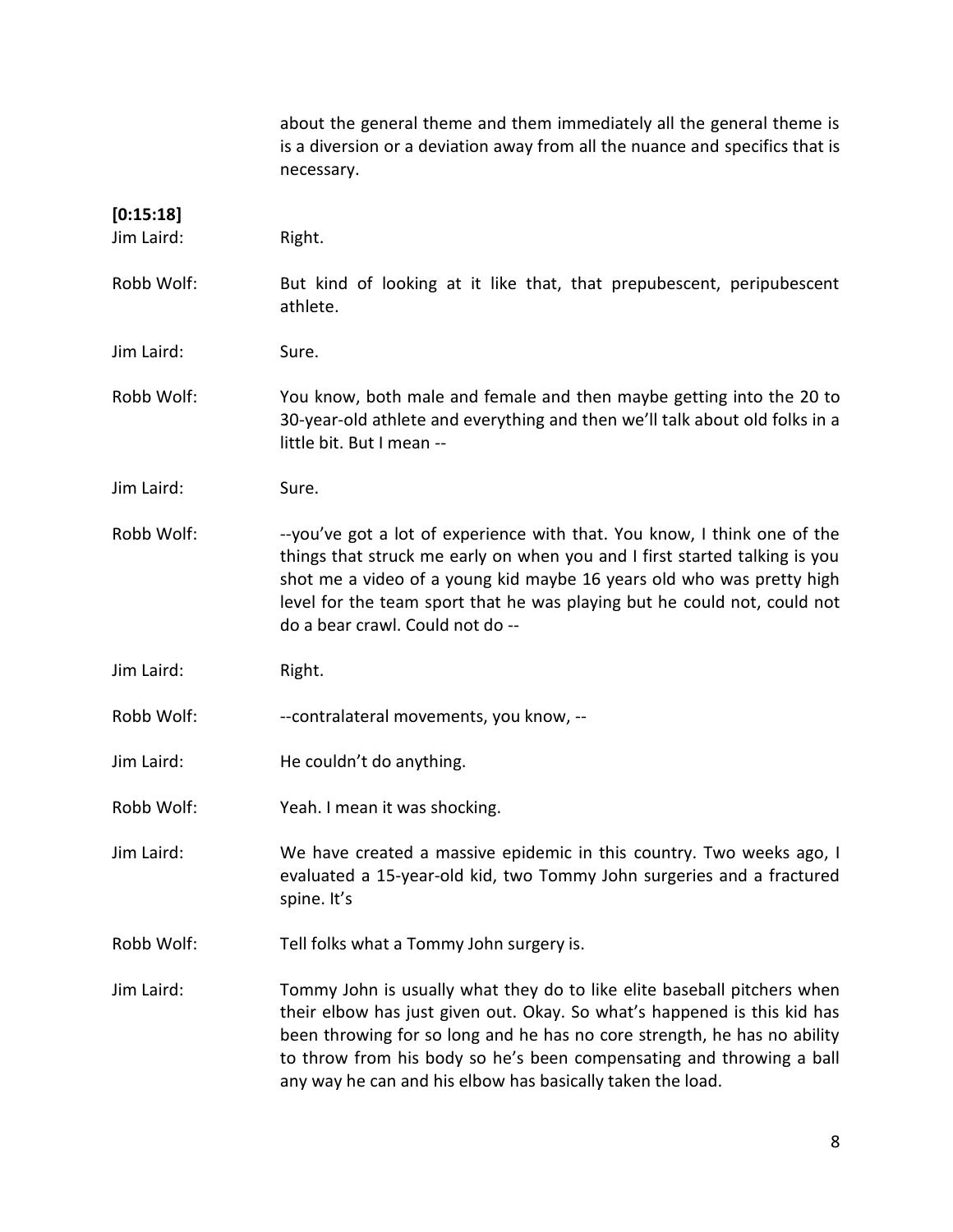You know, two Tommy Johns at 15 and then a fractured spine, you have these kids that have no strength. They've never played, worked on a farm, they've never gotten in a fight, they've never wrestled. They've played on sport. This kid has swung a bat since the time he was a fetus and he has no musculature and he hits the, he goes to rotate and he's using his spine to get that power. Surely, he's fine and I see this like all the time.

You know, one of the things I learned from Louie Simmons love it or hate him is the pyramid is only as tall as the base. We have a whole generation, there is  $a - 1$  can't remember the guy's name but he was like one of the best orthopedic surgeons in the world. He did RG3s ACL surgery. He said this is an epidemic since 2000. We're seeing these kids are blowing up by the hundreds of thousands of kids with injuries that you would not see except in an elite adult population.

You know, when I was in a high school, a kid blowing his ACL you never heard of that. It was like a freak accident.

- Robb Wolf: Right.
- Jim Laird: I mean I got a girl training in here right now who's a senior year in college, three ACLs on one knee and she's got no cartilage in her knee. I mean I rehabbed a girl. There was an article on Keiffer's site about a girl named Amanda Trail, she came to me. She was 15, she had had three noncontact ACLs and we were able to get her strong enough to play through her senior year. But it's insane. You've got – you're going into this sports specific line of training and they might have one or two like Tiger Woods, Serena Williams and they blow up a thousand kids. You know, I'm not trying to be mean or rude or but some parents are going to have to step up and say enough is enough.
- Robb Wolf: Well, you know, I was just looking, I was digging around on the internet, actually I can't remember the guy's name, it's like a 1980s video. The dude has got a mallet. I think he's a thrower and he's doing all this hopping and bounding and leaping and everything which the similar videos that I found is this ten part series on the Polish Olympic weightlifting team.

Jim Laird: Uh-hum.

Robb Wolf: It has this huge block of GPP and not like crossfit high motor GPP but like running in the woods, swimming.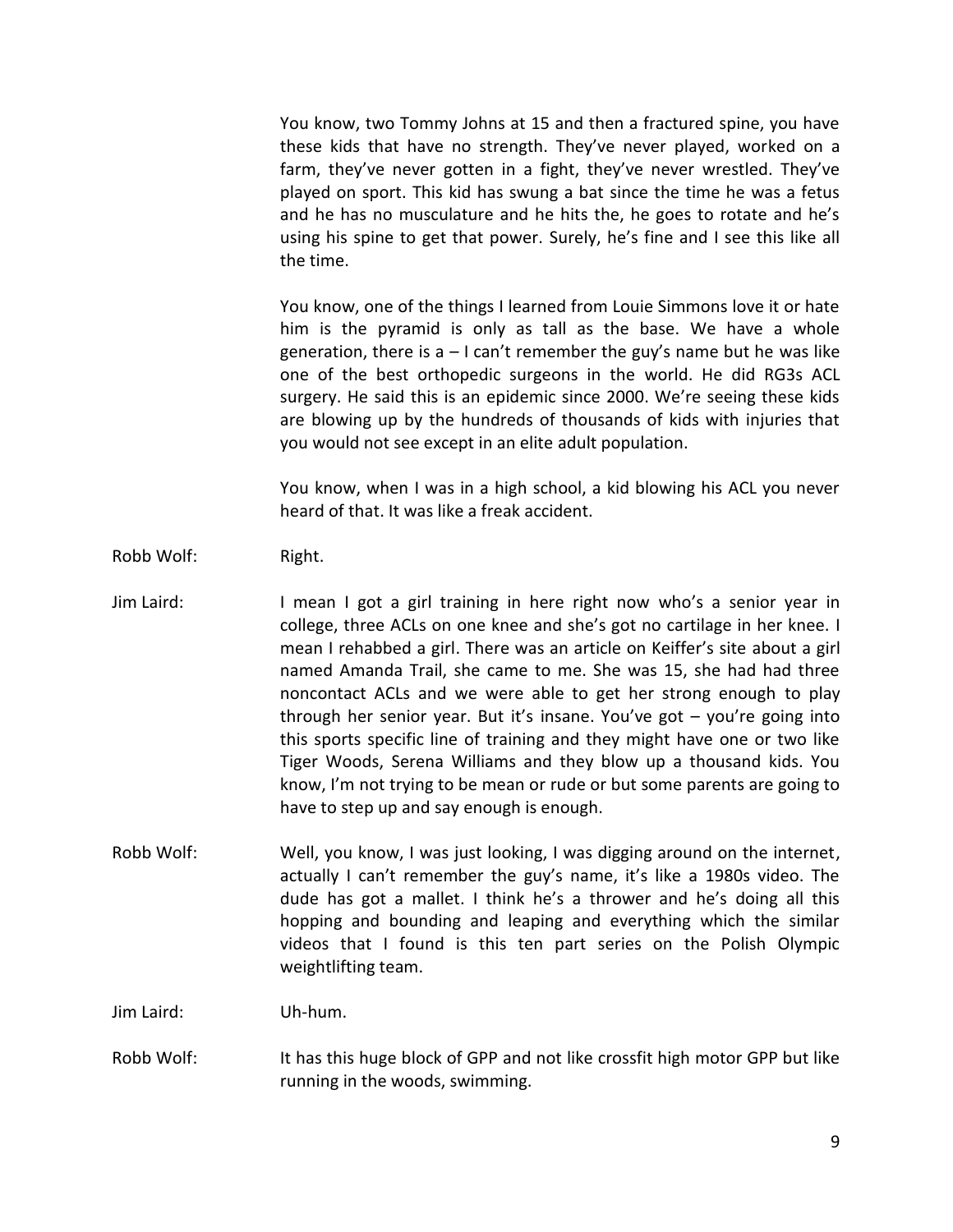| Jim Laird: | Yes.                                                                                                                                                                                                                                                                                                                                                                                                          |
|------------|---------------------------------------------------------------------------------------------------------------------------------------------------------------------------------------------------------------------------------------------------------------------------------------------------------------------------------------------------------------------------------------------------------------|
| Robb Wolf: | Tumbling. They went into this $-$ you know, about the size of a basketball<br>court but the whole thing was wrong with stall bars. If folks don't know<br>what stall bars are, usually you only see them in like ballet studios or<br>something like that in just one section. But this thing was literally like<br>thousands of linear feet of stall bars and they did all this kind of<br>gymnastics stuff. |
| Jim Laird: | Yeah.                                                                                                                                                                                                                                                                                                                                                                                                         |
| Robb Wolf: | So this dudes that were Olympic weight lifters and granted we've kind<br>you know, I think everybody has moved away from this. This is actually I<br>think where a lot of the conjugate method stuff was born. But these guys<br>were fucking athletic.                                                                                                                                                       |
| Jim Laird: | Yeah.                                                                                                                                                                                                                                                                                                                                                                                                         |
| Robb Wolf: | You know, a 270-pound guy doing front handsprings all the way down the<br>wall and doing this one-legged bounding and everything. This is the type<br>of stuff that they did since kids.                                                                                                                                                                                                                      |
| Jim Laird: | Right.                                                                                                                                                                                                                                                                                                                                                                                                        |
| Robb Wolf: | And even as part of their preparatory phase each year doing the Olympic<br>lifts, they would do time off and play some volleyball and do some<br>tumbling and do some swimming.                                                                                                                                                                                                                               |
| [0:20:05]  |                                                                                                                                                                                                                                                                                                                                                                                                               |
| Jim Laird: | Yeah.                                                                                                                                                                                                                                                                                                                                                                                                         |
| Robb Wolf: | And they would start cycling back into the competitive sports. We just<br>don't have GPP at all anymore like you said.                                                                                                                                                                                                                                                                                        |
| Jim Laird: | No.                                                                                                                                                                                                                                                                                                                                                                                                           |
| Robb Wolf: | The kids don't work on farms. Kids don't even really ride their bikes<br>around anymore you know,.                                                                                                                                                                                                                                                                                                            |
| Jim Laird: | No. What we're doing to kids would be a comparison of taking a<br>kindergarten kid and putting him in a biochemistry college class.                                                                                                                                                                                                                                                                           |
| Robb Wolf: | Right.                                                                                                                                                                                                                                                                                                                                                                                                        |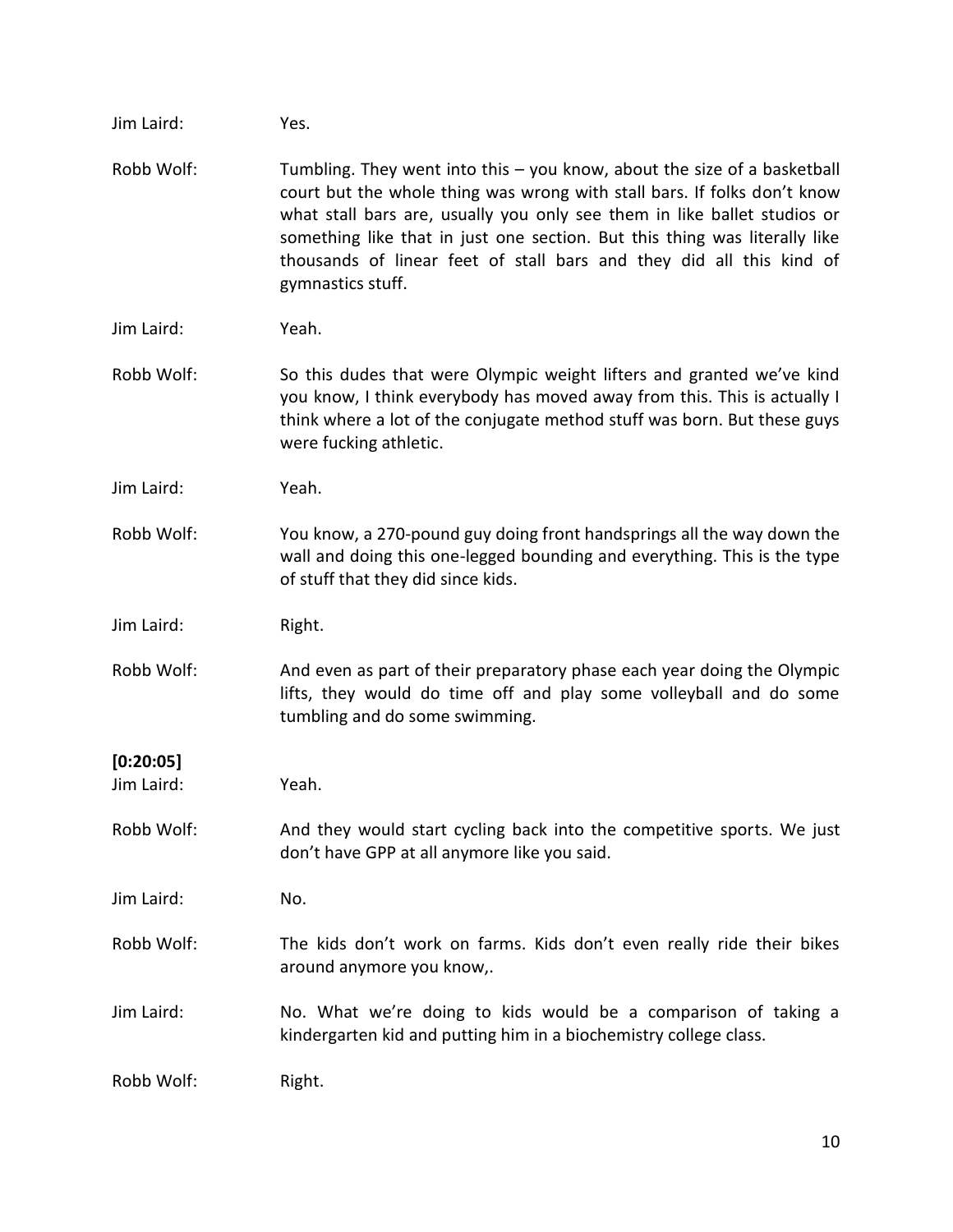Jim Laird: That's basically what we're doing to these kids and it's criminal. These federations, I'm not going to name any of them but they're doing these camps and these elite camps and they're making a ton of money off this stuff and these kids are just it's insane. My main business, 90% of my clients that come in here are women. I try not to work with – I do work with some kids but my main focus is the ladies because they're just so easy to work with. When you deal with kids, you have to deal with the coach, you have to deal with the parents and most parents like that kid that couldn't bear crawl, he had gone to several speed camps and he got slower. In fact he was in pain.

> I was like the reason he's slow is he can't control his body. Like you put him on a high street treadmill, you're just going to wreck his hips. Like the kid couldn't move at all. So they're trying these advanced methods like the worst I see is these poor volleyball girls. The entire sport is jumping so instead of taking a break from jumping and having these girls maybe do some gymnastics or some crawling or some basic strength training, they have them do more jumping on the off season. They have them do depth jumps. Like they haven't jumped enough.

- Robb Wolf: Right.
- Jim Laird: And if you did some research the highest vertical jumpers in the world are not volleyball players and basketball players, they're weight lifters. So we need to build some horsepower with these kids and it's just do more of the sport, do more of the sport. Most of the kids that I've seen that were high level when I first started in this town usually ended up burning out or getting injured. By the time it was time for them to go to college, they were done because they were so cooked. It's hard to find parents that will buy into well your kid needs to come in and do some crawls and we need to have them do some carries and we need to work on getting them to move, learn how to hinge, learn how to squat.

You know, I worked with a very high level female golfer and luckily her orthopedic agreed with me. I started with her she's 11, she's graduated from college now but she literally walked sideways when I first started with her. She was in so much pain. She was so rotated and I was like we need to start swinging the club the other direction. Her golf coach was like she need more golf specific training, I'm like no, she needs to learn how to play and be a kid. So we spent like five years building a base with her and she's able to get healthy enough to be able to compete at a high college level and she might even be making a run at the LPGA here pretty soon.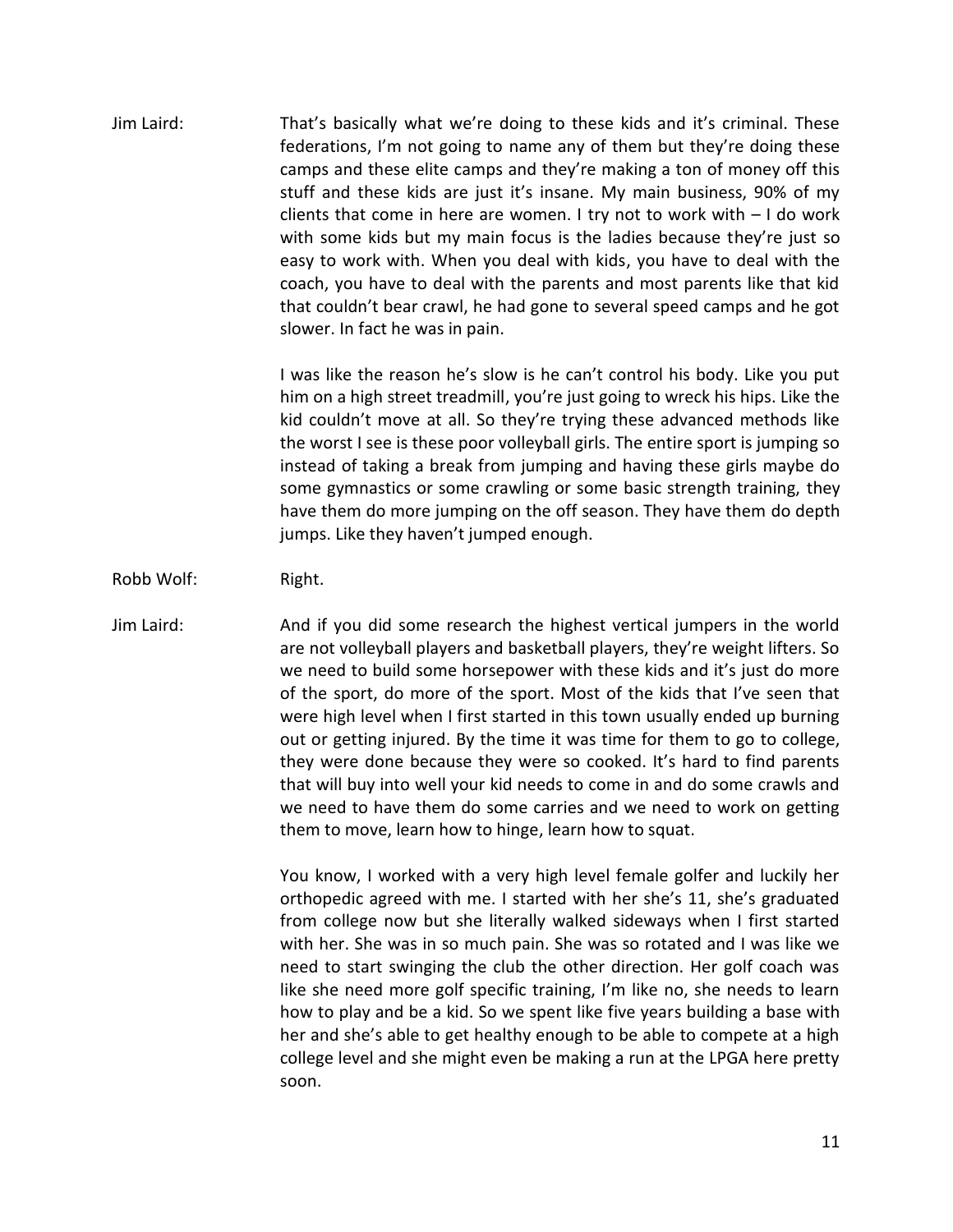The funny thing is Tom Malinsky wrote a great – Tom Malinsky who worked with Buddy Morris wrote an awesome, awesome paper. It's on Lead FTS about the Russians and their research that they did between specialization and building a general base. The Russians did all this research way back in the day. I mean that's one of the –you know, I can't really say much good about communism or fascism but you're a fascist communist state, you do everything for the state. They took 10,000 athletes and put them in a specialized program and they took 10,000 athletes and they put them in a build a base conjugate type system and they found that yes the kids that specialized early they do improve but the burnout rate and the injury rate is astronomical.

Robb Wolf: Uh-hum.

Jim Laird: So you have to build that general base and then you specialize according to how the kid develops. It's amazing because my kid is the best seven year-old soccer player means he's the next Pelé. No that's not necessarily true. You know, we're trying to develop the best athlete possible and then if they're good enough in college if they're a good enough athlete, they'll pick their sport and excel. Like majority of the athletes like the Mia Hams and the Wayne Gretzkys and those kind of people were multiple sport athletes. Wayne Gretkzys played baseball and lacrosse and hockey, you know.

> Our system is so broken and if you look at the eastern bloc countries, look at like you know, we can get some –you know, I'm a huge history nerd. Look at the battle of Stalingrad in the eastern front. They lost the majority of their male population, the Russians and the Germans. How good was their system? Their system was so amazing they dominated the track and field sports in the '70s and '80s even though they had no genetic, like all their alphas were gone. We have the best athlete selection pool, gene pool here in the United States probably in the world and we still get schooled by a lot of countries because their system is so much better than ours at developing talent. We just happened to have the numbers and the genetic diversity to pull out like Lebron James is and Serena Williams and Tiger Woods and people like that.

## **[0:25:00]**

Robb Wolf: The high paying sports around the United States nobody else really plays them that much.

Jim Laird: No, no.

Robb Wolf: Yeah.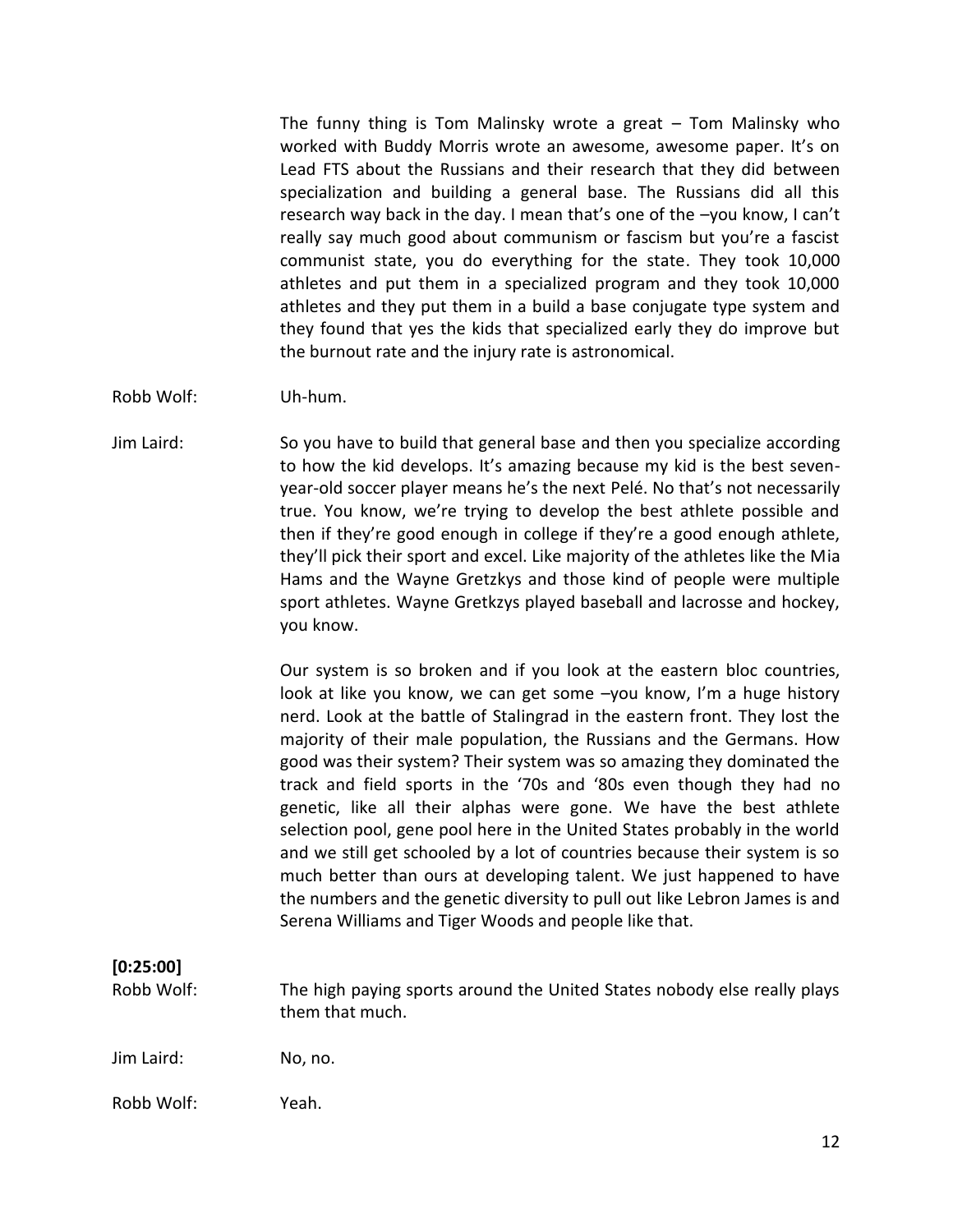- Jim Laird: That's why other than women's soccer, we generally suck at soccer, we suck at rugby, we suck at all these sports that require not a lot of technology like the track and field sports and wrestling and things like that we're usually behind in because people don't tend to go into them.
- Robb Wolf: You know, I've had clearly a lot of go arounds with the crossfit but I'll give the props where props are due. Even early, early in the crossfit development, Greg Glassman, he made an observation that he would have folks roll into his gym, triathlete, soccer players, baseball players, whatever jujitsu players, he was working with a lot of high level jujitsu folks. These people were definitely getting seduced by this idea of sports specific training and we go back and forth on this.

So he noticed that if you could just get people to squat and deadlift and do a rope climb and get a pull-up and like maybe a handstand to a front roll and stuff like that, it did some really amazing stuff for them.

- Jim Laird: Absolutely. It's too bad he just didn't stick with that because that's great. Instead he decided to go down this let's see who can suffer the most path and that's just --
- Robb Wolf: Or just create multiple paths, you know.
- Jim Laird: Right. Exactly.
- Robb Wolf: Say here's the sport of fitness, here's the --
- Jim Laird: Right.
- Robb Wolf: --application of these concepts in the strength and conditioning realm instead of trying to say it was the panacea for all of that. Yeah.
- Jim Laird: And that's pretty much what I do. Like when people come into the gym, I want to like what you've talked about who are you, what are your goals and the majority of the people – I've got about 25 clients I've trained for 12 years and out of the people that come to me, the majority of the people that come through my door when you actually talk to them and you say what do you want and you say is your goal to look good and feel good and they go yes. Okay, why are you running a marathon and why are you doing four triathlons a year and why are you doing –you know? That's what I do.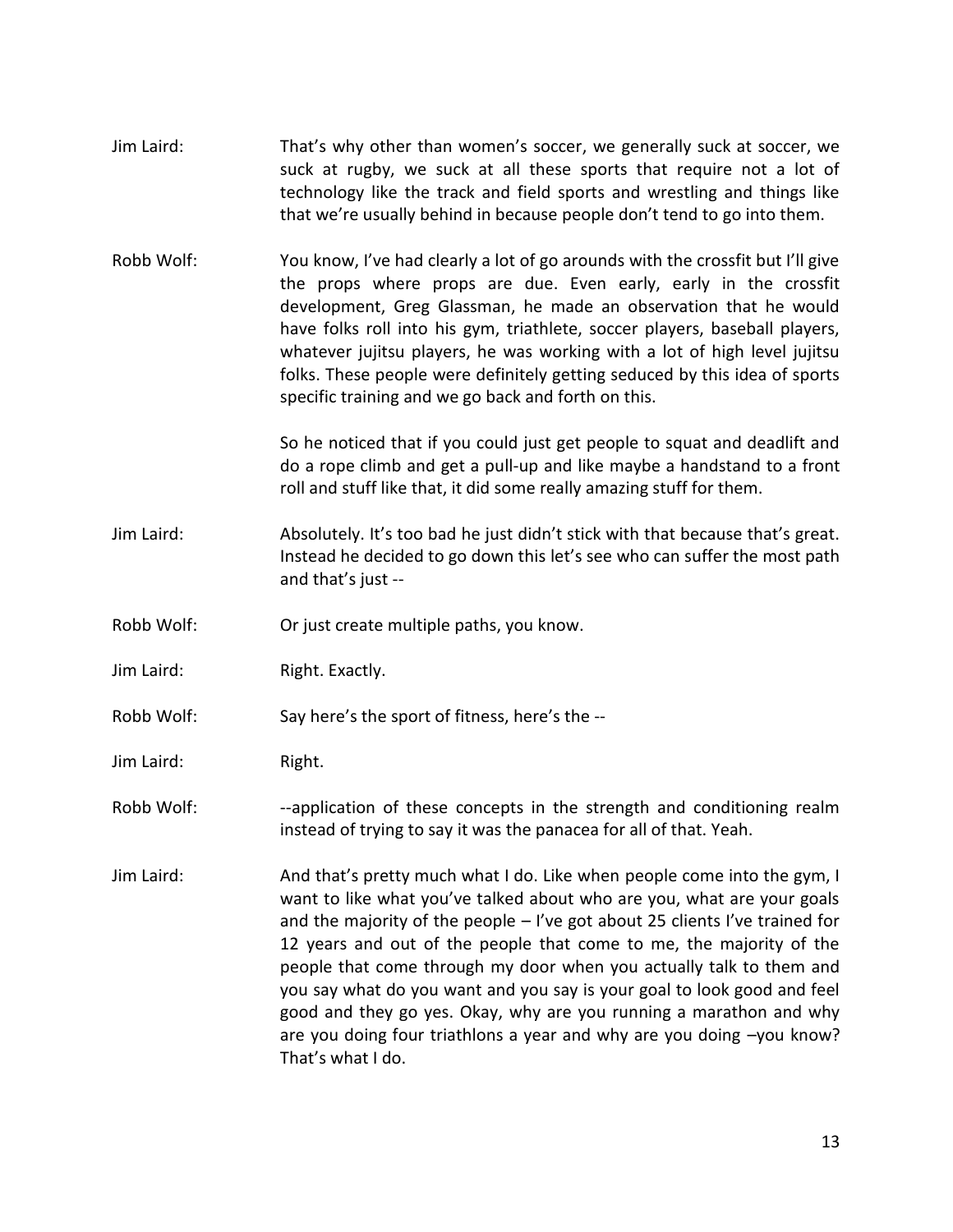If someone wants to run marathons and do triathlons because that's what they want to do, awesome. But most people are doing these activities because they think it's going to make them healthy and they think it's going to extend their life and they think it's going to make them look good in a bathing suit. What I tell them no, the key to that is cutting out all refined starch, eating real food, sleeping, lifting weights once or twice a week and walking every day they go what that's it. I'm like yeah, that's really it and you can do that for the rest of your life. No, you don't have to do seven met cons a day or seven met cons a week and pair it up with running a marathon. That's actually going to take years off your life. You know, and he started explaining to these people about you're like a car, if you have 200,000 miles on a car and you have 80,000 miles on a car, which car do you think is going to be in better shape?

- Robb Wolf: Right.
- Jim Laird: You starting talking to people about that kind of stuff and you start talking about hormones and food choices and things like that and they start going, oh well that makes sense to me. I understand that, the metabolic derangement and you start telling them hey, you know what there's nothing wrong with working hard where we got to work smart and we've also got to put as much effort into take care of our bodies as we do pushing it.

Because, you know, especially women the, you know, the women that come into our gym most of them don't eat enough food. I've never ever in my career seen a woman that's come in that's eating enough. Most of them their diet consists of yogurt, fat free yogurt and celery sticks and almond butter and then they go on like a huge binge. A huge binge wouldn't be that bad if they actually ate good food and had a healthy metabolism. Their body would speed up and they'd actually lose some body fat but they're so metabolically broken and you can comment on this whether I'm right or wrong but they're so metabolically deranged their body is in a survival state and they're trying to store everything they can. You know, it's just they're killing themselves with cardio plus they're starving themselves at the same time and it's really – it's hard because you watch these people who are working so hard to get nothing out of it when they just need to chill out a little bit, take better care of themselves, eat better food. I mean a lot of the people that come through my door, I won't even let them work out for a month or two.

Robb Wolf: And just basically you have them focus on lifestyle features first and then shuffle back around?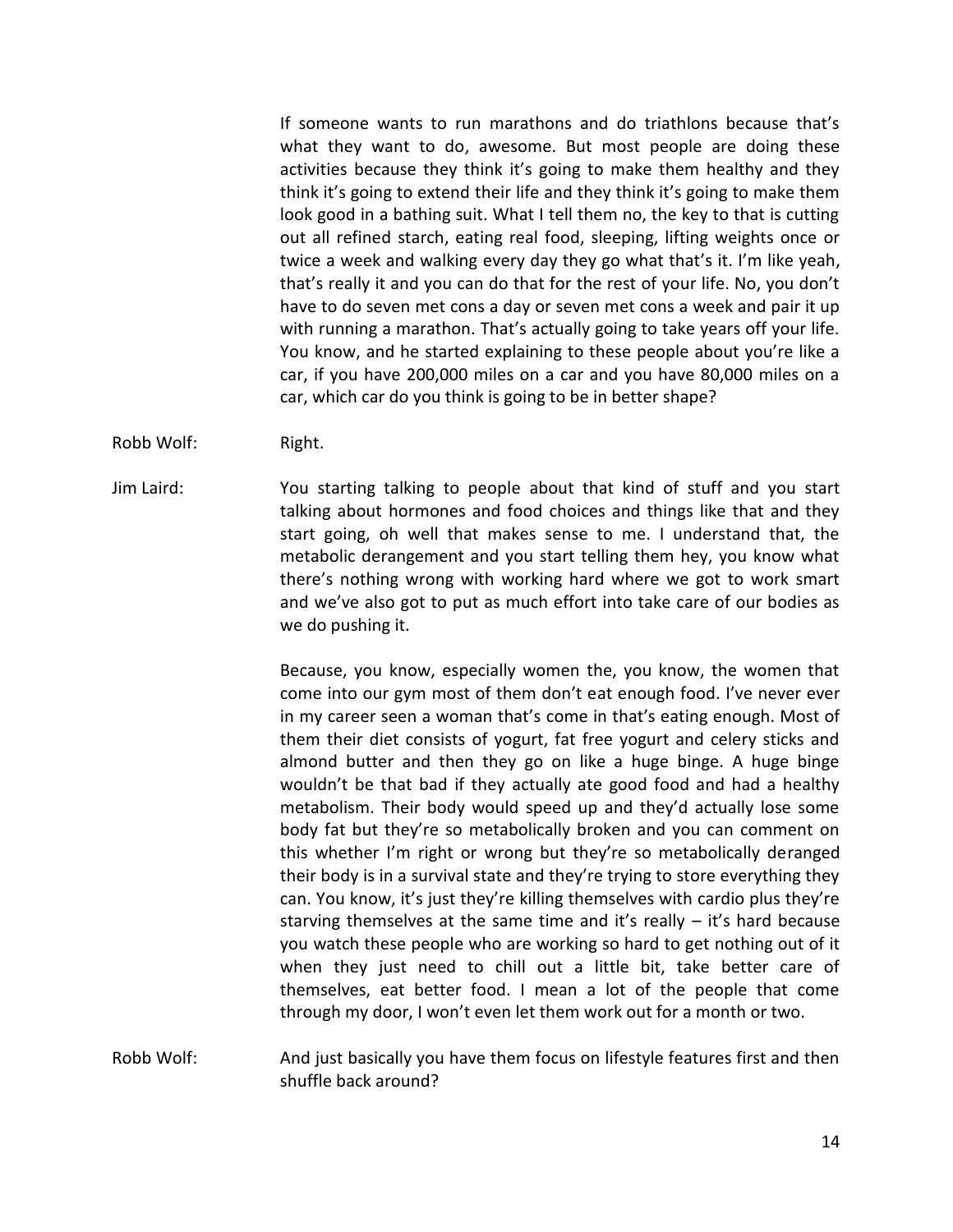| Jim Laird:              | I have them focus on lifestyle and getting their body healthy enough so<br>they can handle training, you know. Most of the people we see that are<br>coming into our gym, they think they can fix everything with exercise and<br>exercise is great if you're prepared for it and if you're metabolically<br>healthy. But if you're not, it's a coffin. It's a killer for a lot of people in my<br>opinion. |
|-------------------------|-------------------------------------------------------------------------------------------------------------------------------------------------------------------------------------------------------------------------------------------------------------------------------------------------------------------------------------------------------------------------------------------------------------|
| Robb Wolf:              | I totally agree and I mean this is some of the stuff that we've wrestled<br>with it at Nor Cal for a long time. I mean even having some things like a<br>6:00 a.m. class.                                                                                                                                                                                                                                   |
| Jim Laird:              | I agree, yeah.                                                                                                                                                                                                                                                                                                                                                                                              |
| Robb Wolf:              | I go back and forth for it because for a ton of our clients, I mean one it<br>would be tough economically for us to even make the gym run --                                                                                                                                                                                                                                                                |
| Jim Laird:              | Sure.                                                                                                                                                                                                                                                                                                                                                                                                       |
| Robb Wolf:              | -- if we didn't have a 6:00 a.m. block because we have a ton of folks that<br>that's the hour that they can train, that they will train. If they didn't train<br>at our place, they're going to train at somebody else's place. But I<br>legitimately morally have some questions about that because I know<br>folks aren't getting in bed until like 10, 11 o'clock.                                       |
| [0:30:22]<br>Jim Laird: | Sure.                                                                                                                                                                                                                                                                                                                                                                                                       |
| Robb Wolf:              | They're not really falling asleep until about an hour after that. So they're<br>getting up at 5:00 a.m. or maybe even 4:45 to get to the gym. They've got<br>kids, they've got this, they got that and they roll into the gym and they're<br>smoked.                                                                                                                                                        |
| Jim Laird:              | Yeah, well me too.                                                                                                                                                                                                                                                                                                                                                                                          |
| Robb Wolf:              | Yeah, yeah.                                                                                                                                                                                                                                                                                                                                                                                                 |
| Jim Laird:              | I mean as a coach I've been getting up early for a long time and that's one<br>of the things that almost dug my grave.                                                                                                                                                                                                                                                                                      |
| Robb Wolf:              | Right.                                                                                                                                                                                                                                                                                                                                                                                                      |
| Jim Laird:              | You know, we can talk about that a little bit more later. But you know,<br>and that's the thing and explaining to people that it's okay, we'll have like<br>a recovery class like we'll foam roll, we'll do a little bit more about like                                                                                                                                                                    |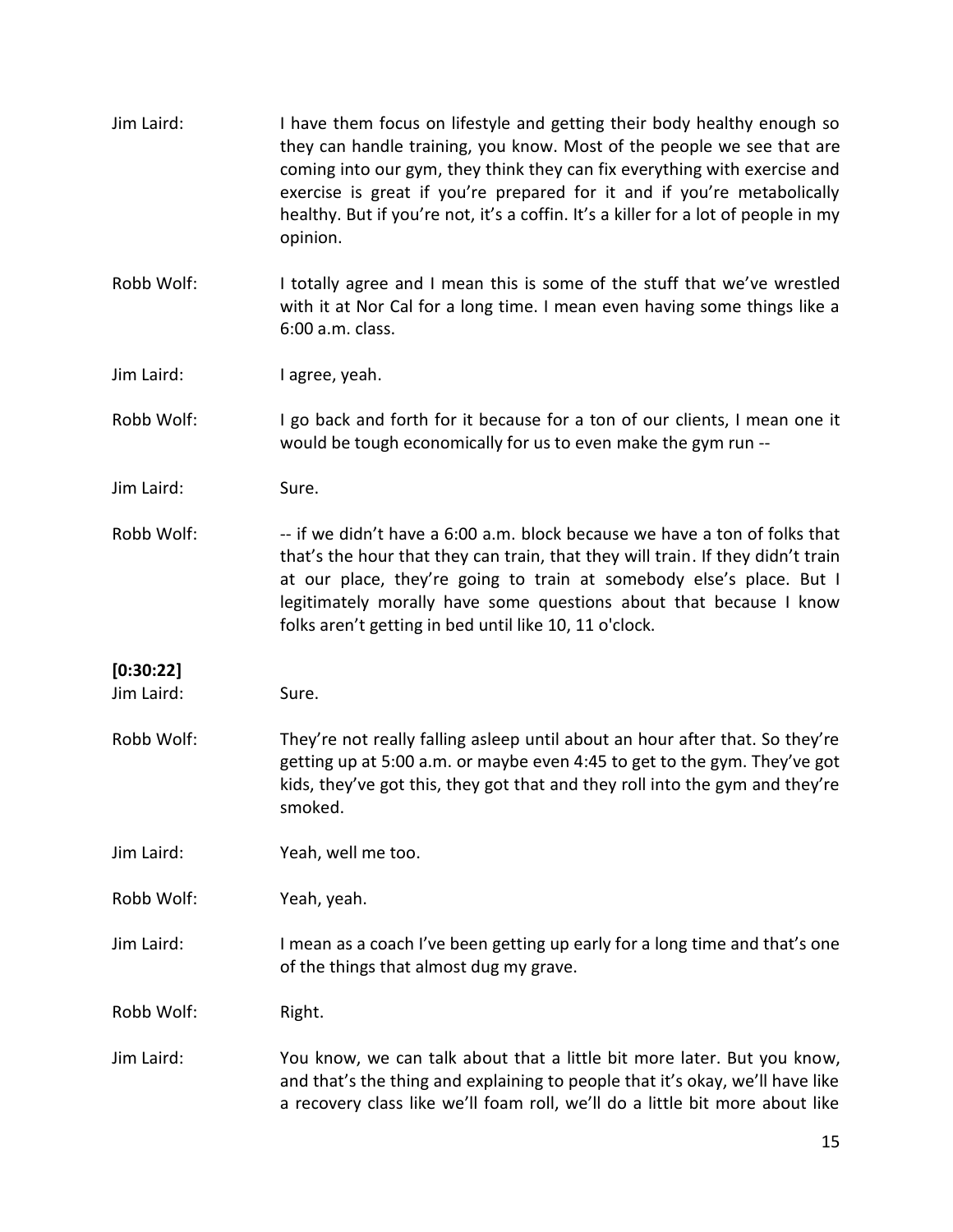doing a little bit less. Telling people like some days the little bit less is what you need to get better. There's nothing wrong with working hard if you're taking care of yourself and you're ready to train hard and you want to train hard. But you don't need to push yourself to the max every time you come to the gym.

Like Mark Sisson is a prime example of somebody who pushed himself for a long time and now he's like I'll play a little ultimate Frisbee, I lift some weights and the guy looks fantastic and that's pretty much we're trying to set people up with stuff they can do for the rest of their life and then if they have some performance goals, we'll try and get them to work within some smart training. I'm a huge military geek and if I've got 200,000 troops and I got to take a hill that has 15,000 troops that are dug in or if I've got 20,000 troops and there's 10,000 troops dug in on a hill, I mean I could be like you know, marine corps mentality and just charge the hill but if I've got some air sport, I've got some snipers and some artillery, I'm going to sure as heck pound the living daylights of that hill and get rid of as many of those troops as I can so I have the least amount of damage possible.

That's really –you know, this thing in the fitness industry right now about tough it up, worker harder, work stronger, you know, do more kind of that crossfit kind of attitude, I mean it might work for a few but in the long run you're going to pay the price. That's why I'm a big fan of like Joel Jameson and what he's doing with his HRV. Taking a look is your body prepared for stress. If it's not then you need to do the work whether it's meditation or massage or nutrition to get your body prepared and then know what you're preparing yourself for so that you can prepare yourself but making sure that you're not digging a hole for yourself.

Robb Wolf: Right, right. You know, it's tough because folks do seem to come in one of two flavors, one is the mock ten hair on fire, we need to put a Lojack on them to keep them from going on a 5K run in the morning just because they feel like they need to get some cardio before they have breakfast.

Jim Laird: Right.

Robb Wolf: And then the other crowd like you literally have douse them with gasoline and set them on fire to get them to do anything.

Jim Laird: Sure.

Robb Wolf: And there's not a ton of middle ground.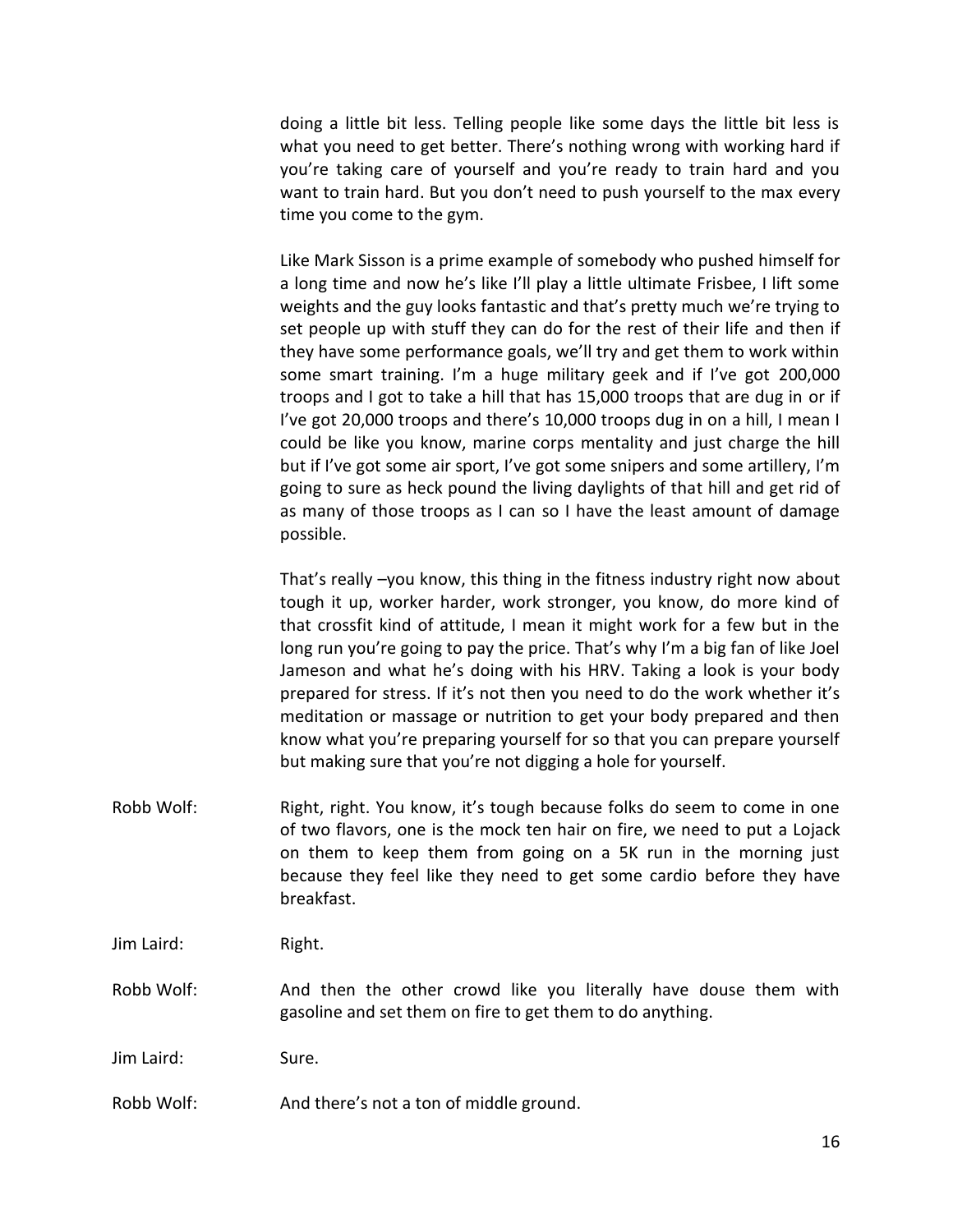#### Jim Laird: No, there's not.

Robb Wolf: It's tough.

- Jim Laird: The cool thing is I found that a teaching perspective with the people that don't do much, I think once they get into a smart strength training program -- we got some people that, I mean some of the ladies are in The Misfits the group that I work. I mean there's a couple of ladies that had done power lifting meets with me who like and some of the guys that I've had do power lifting meets in a million years like their relatives are like how did you get this person to lift these weights.
- Robb Wolf: Right.
- Jim Laird: Well we started with their body, you know. We started where they were. It's like an infant, a toddler, you have to start where they are. You have to teach them and I think what happens is with a lot of these people that are kind of laidback, they look at like the Biggest Loser, they look at crossfit and they see these people getting crushed and they're like, oh my gosh, do I have to do that to be fit?
- Robb Wolf: Or they have some good sense and they're like "that looks like it sucks..
- Jim Laird: Right, yeah.
- Robb Wolf: ..so I'm not doing that."
- Jim Laird: Exactly. So we start them where they are and we work within their means and they're like that's not so bad. I know I'm doing a good job particularly with a female client when they start asking if it's okay to add weight.
- Robb Wolf: Right.
- Jim Laird: That's when I know I'm doing a great job a coach and then they feel empowered, they get a little more confident. They're like and if your clients are leaving the gym and they feel better than when they came in, you know you're doing a good job. When your clients are coming back and going man I just feel so much better now that I started here and that's within working within your client's ability to recover. Because you know you've got those hard chargers that are going to push through no matter what you do. You know, they signed up for hell week with the SEALS because they thought it was fun and those are the people that I may get like the HRV app. I'm saying here I'll train you free for a month if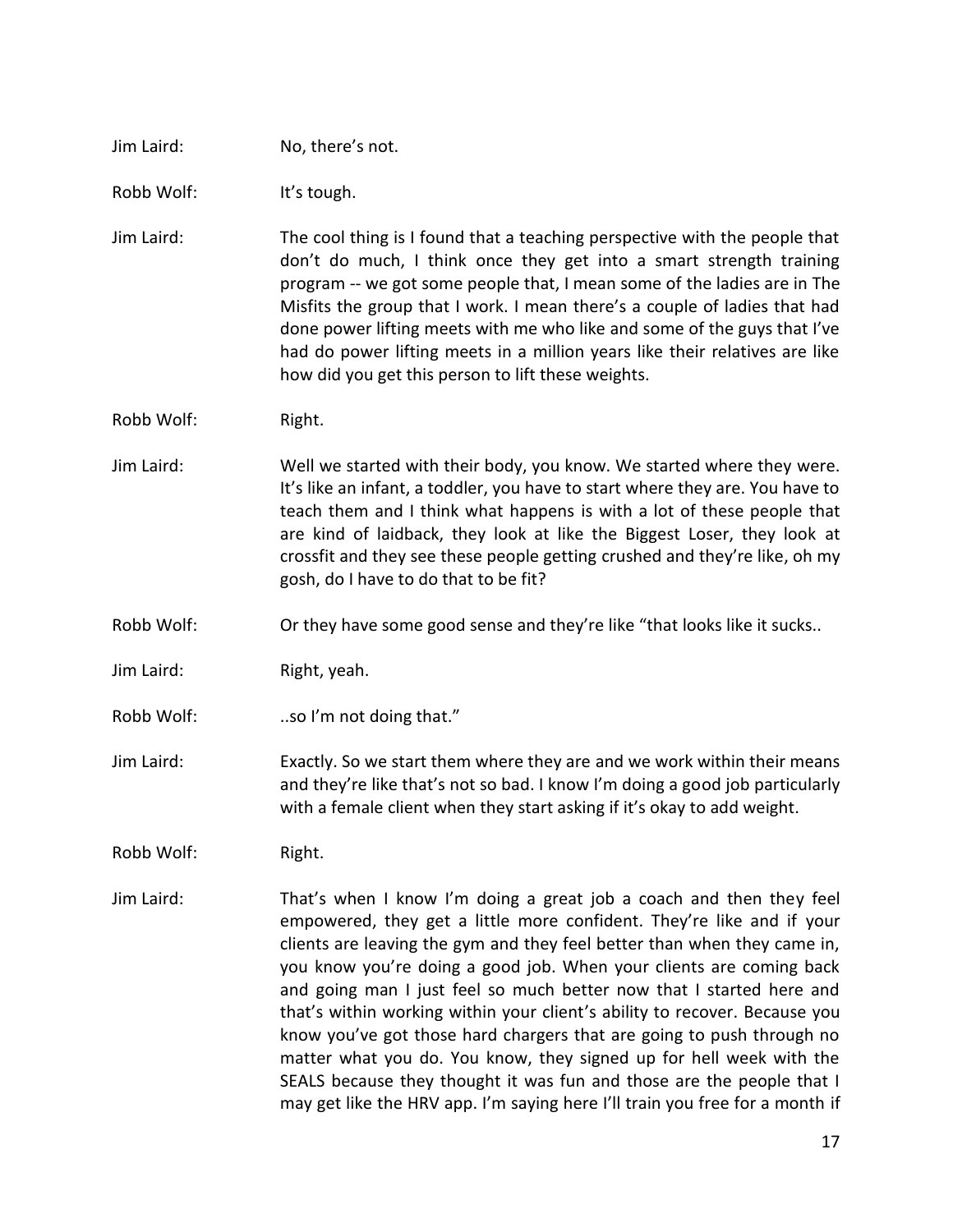you use this app. They start looking at red and orange and their numbers are like oh wow, I have the fitness level of almost a dead person at 37.

#### Robb Wolf: Right.

Jim Laird: And they're like holy crap and they start understanding that if they train now, they're just going to dig the hole deeper. So it makes them kind of want to earn the right to train.

**[0:35:06]**

I have a lady that's in The Misfits Jen Rankin who started out with me. She was training with another trainer across town and I probably shouldn't have said her name but that's all right. She was doing like two days and eating less than a thousand calories a day. I mean she had the willpower, I mean she was driving herself into the ground. Now she's eating like four times the amount of calories and she's working out three days a week and she's lost several clothing sizes. She looks fantastic and part of the reason we were able to get her there is we got her the HRV app and she was like, oh my, she read Joel's book and she's like, oh my gosh, I'm killing myself.

And that's really the only thing that stopped me and made me slow down was like that HRV app looking every day, oh wow, I have the fitness level of like an untrained person because I'm running my body so hard. I meditated for two weeks, and now I have the fitness level of like a basketball player explosive power athlete at like 87 or 90 and the only thing different I did was take a half hour every day and meditate.

So explaining to people and it goes back to –you know, I learned this from Paul Chek and if you had asked me about Paul Chek like six, seven years ago, I had laughed and told you he was a total clown. What he said to me you've got to earn the right to train, you've got to work in so you can work out. American society is all about go, go, go, go, go. We've lost like the eastern society, that chill out, that meditate, that put gas, you know, money back in the bank. We don't have that in this culture. It's about push harder, do more, and there's a lot of programs out there that are capitalizing on that but it's going to bury most people. It's unfortunate that the majority of people in this country if they just walked every day and then ate a paleo style diet and got their sleep, we would see pharmaceutical industries going out of business.

Robb Wolf: And possibly not bankrupting our economy in the process but yeah, yeah.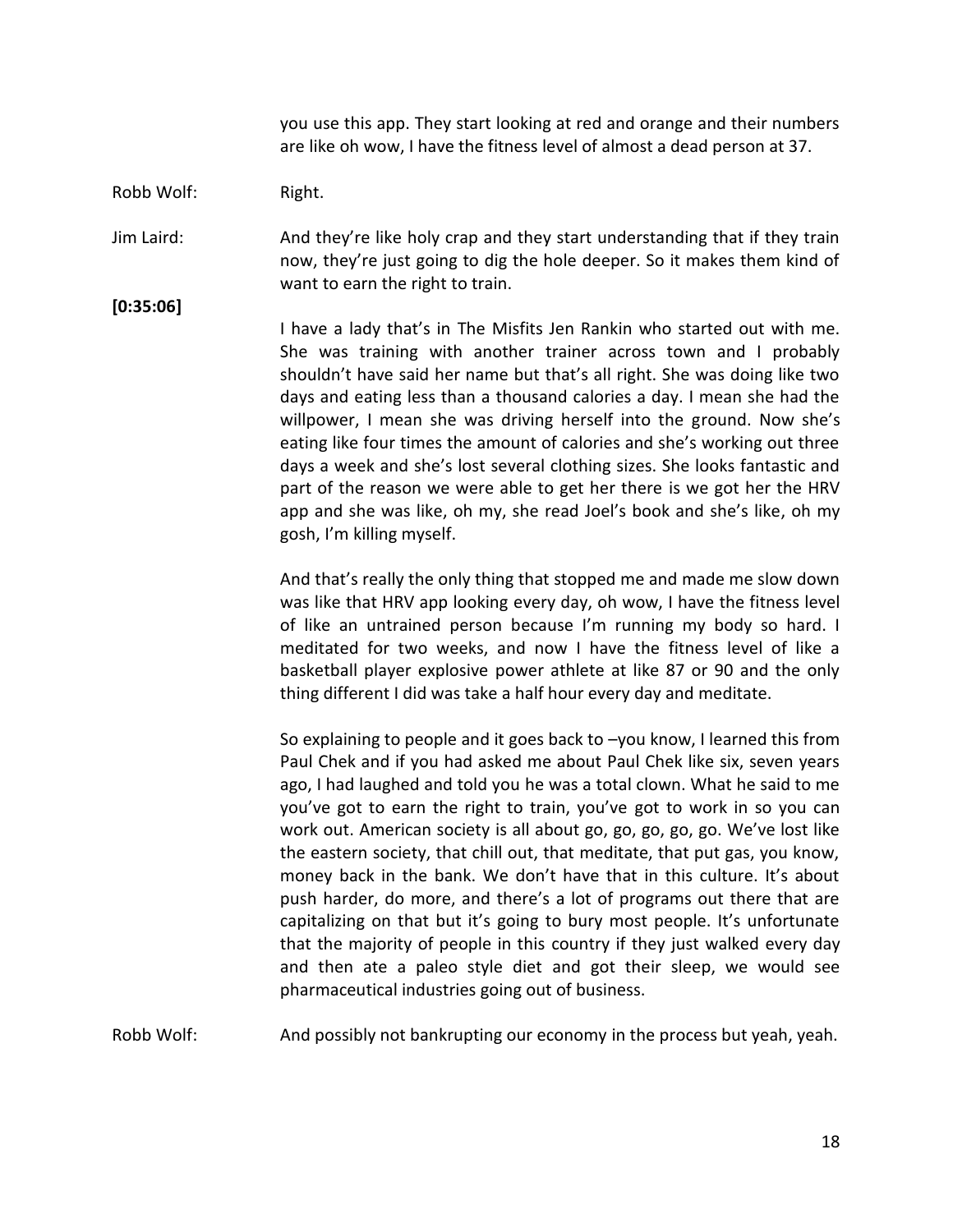- Jim Laird: Yeah. And the funny thing about us too is we're very similar politically and we won't get off on to that because then we'll go down to one and a half listeners but --
- Robb Wolf: Exactly.
- Jim Laird: Yeah, we're both constitutionalists and it's kind of fun to be around somebody that has that overall same view on training and how -- I mean it is very rare that you run into somebody that's got that overall same worldview as you do.
- Robb Wolf: Well it's kind of funny the folks, the circles we run in. Like you know very different backgrounds but people have kind of – it's kind of like convergent evolution, you know, like sharks and dolphins look a lot alike because they deal with the same environment. They're aqueous predators if you know what I mean.
- Jim Laird: Yeah, that's true.
- Robb Wolf: End up looking similar and I think when you end up doing this stuff and maybe that's a good segue, which was the worst thing that I ever did for my health, fitness, and athleticism were two things, open a gym.
- Jim Laird: Yes, amen.
- Robb Wolf: And write a book that seems to be reasonably successful and then do the travel necessary to support that. You know the stress of starting a business, the demands of being a trainer, being up early, being at the gym all day, being there late, emails, trying to blog, it really took the starch out of my breeches and it took a long time for me to get a handle on that. I had had kind of a health crisis earlier than that and figured out a lot of stuff but then I've got to say the starting of the gym and doing a ton of travel kind of took me down at the kneecaps and it's taken me some time to figure out what the balance point is with that. You had some pretty – you know, you were both a high level athlete but also suffering from what could have been a life threatening illness. Like talk to people a little bit about that.
- Jim Laird: Well I was basically competing in power lifting and working from six in the morning until nine at night and you know, working at Lexington Athletic Club here in Lexington from like 2001 to about 2009. Then they had that really big like real estate bubble broke and I mean it wrecked the economy here in Lexington. Lexington is pretty stable. It was not as bad as it was in some places but when the majority of your clientele are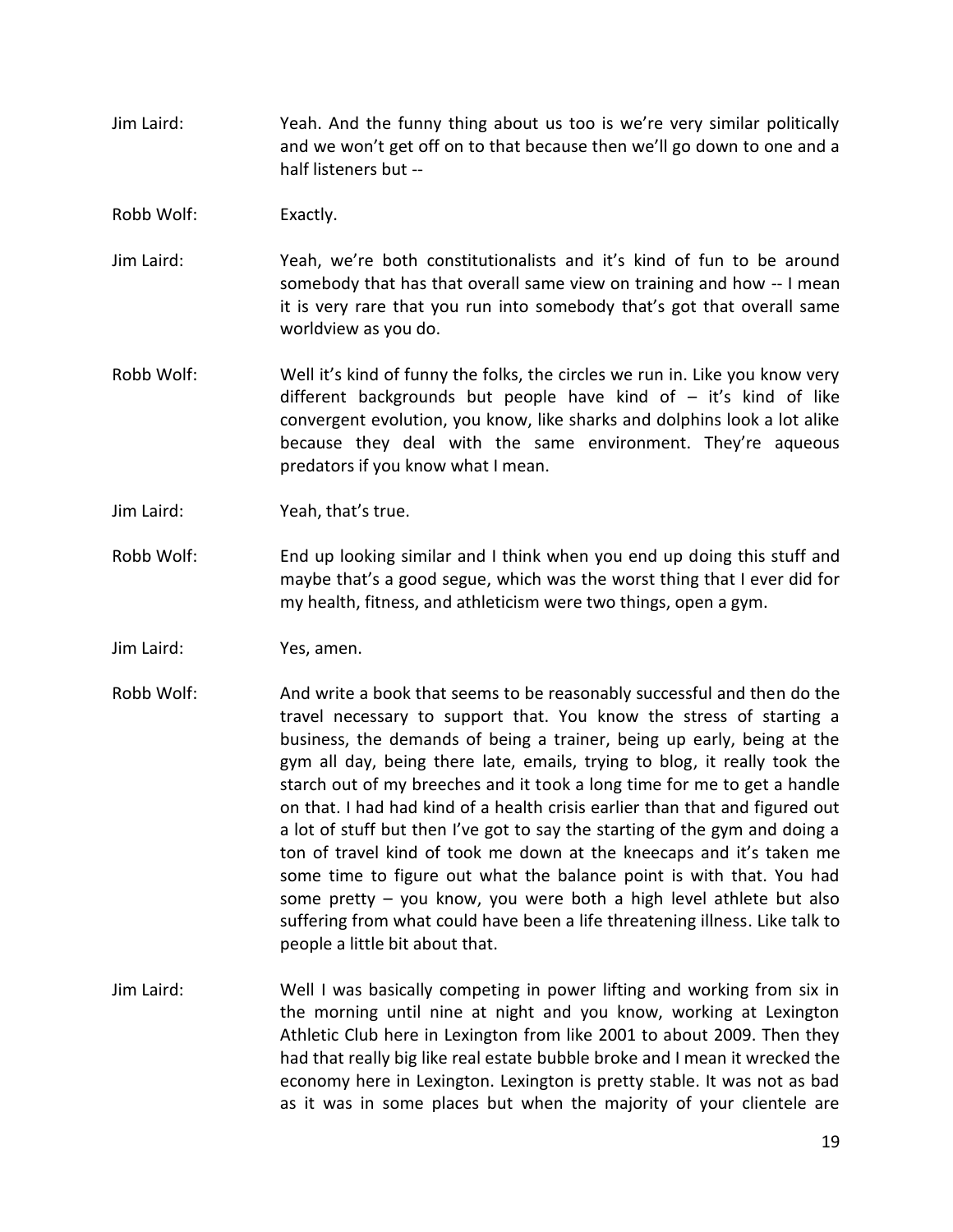realtors and horse people, all of a sudden it comes April and half your clientele is like I just can't afford you anymore. I wish I could. My taxes came due and I don't have any income anymore because all my sales have dried up but I've still got to pay taxes from last year. All of a sudden your bottom line is like drastically reduced. You're like whoa.

I used to bounce in college so I started bouncing in a nightclub so then I started working the night shift in a night club but I didn't change my lifestyle of course. I kept living the high roller lifestyle spending a lot of money on eating out and all that kind of stuff. Stopped getting my massages. I used to get weekly massages which I think you know, just lying on the table for an hour doing nothing I think is huge for --

#### **[0:40:05]**

Robb Wolf: Right.

Jim Laird: --keeping yourself healthy. And you know, I just kept pushing and then I would work the night shift on the weekends. I'd come in on Sunday to train and I'll only get a couple hours of sleep and instead of like maybe sleeping or chilling out, of course the old caffeine ephedrine, aspirin stack, caffeine, a pill or two of ephedrine and aspirin washed that down with like rip fours and then put the metallic on get after it. Have four or five other dudes there with you screaming at you and banging, you know. I never ever got hurt training but that lifestyle and the no sleep and the just driving myself eventually it was about 2008 I think, I literally just went crazy.

> One day I was just like I go to a point where I just didn't want to deal with anything anymore. I wasn't happy with who I was. I hopped in a car and just drove back to Aspen. I took a job out there at a buddy of mine's place. I drove out there, I got there and I went. I just made a huge mistake. I drove, turned around and drove back the other direction and came back. I was like I'm going to face this mess I've created and ended up having to leave LAC and ended you being and independent contractor and being hired as a consultant by some different people here in Lexington. I just created a huge mess and I still continue not to slow down. Then eventually one day I just started feeling just terrible. Started losing a ton of weight and then, you know, ulcerative colitis is so awful. You're fine during the day but about every 15 minutes at night you're having bloody bowel movements all night long.

> I wouldn't wish it -- I've got some pretty high quality enemies and I know you do too, and I can't remember whether it was Paton or somebody like that said you can always judge a man by the quality of his enemies. So I'm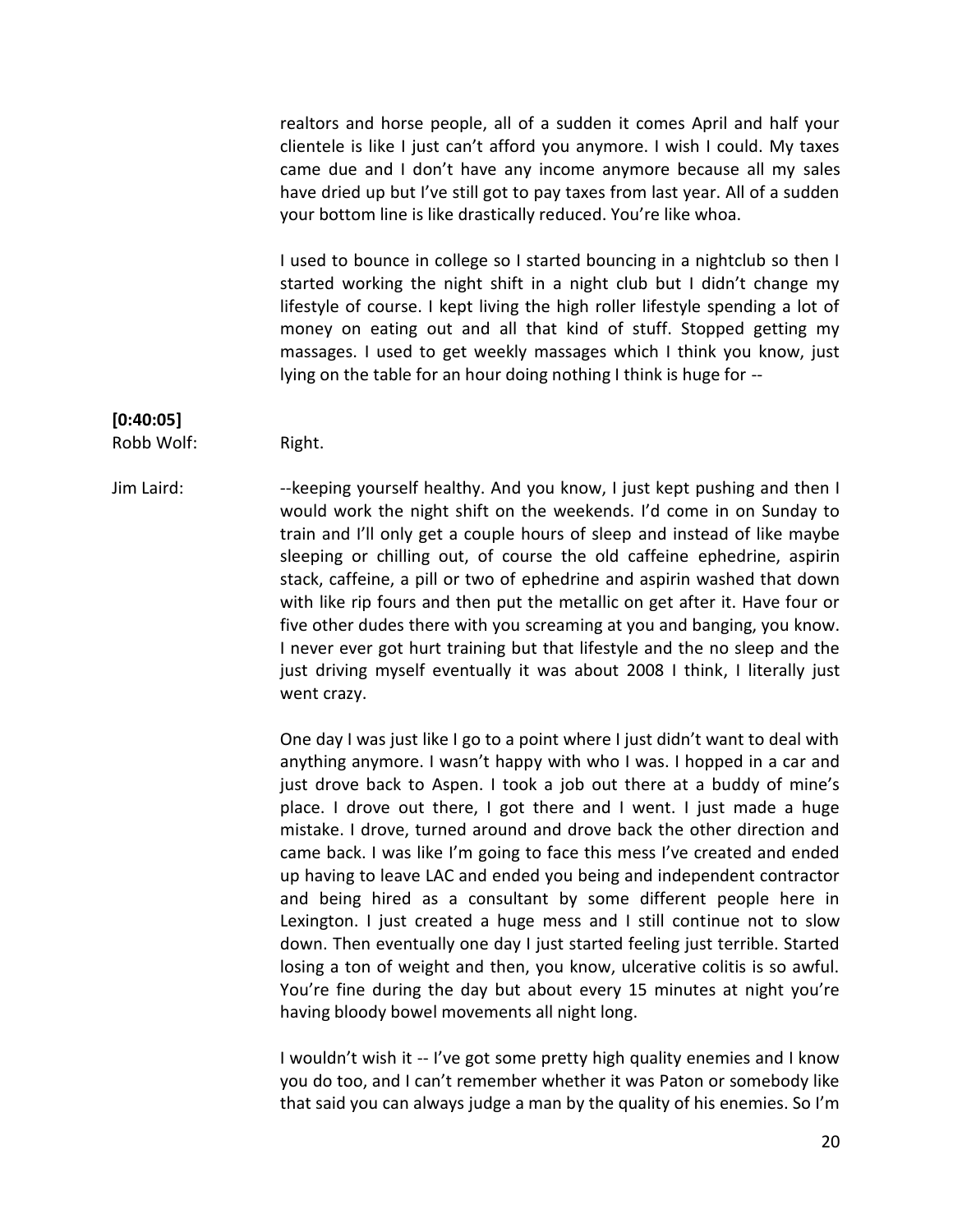a pretty good man in that regard. But I wouldn't wish like a full blown colitis, ulcerative colitis flare-up on my worst enemy. It is god awful.

So I had dealt with this for about a week and I've lost a lot of weight and I was in serious shape. Like I was cramping up at work and I looked awful and people are like what is wrong with you. Like I never ever call in sick for work and I ended up leaving for like two days and they were like what's wrong with Jim Laird.

So I ended up going to the hospital and they wanted to put me on a bunch – my dad had ulcerative colitis, he's actually has a colostomy bag and all that good stuff and then my grandmother died of liver cancer and she never drank a day in her life. So you could see the kind of gluten history right there. But I went to the hospital and they wanted to basically take out part of my colon and all that good stuff and put me on a bunch of steroids and not the good kind either. I basically was like no, I literally had to physically leave the hospital. They gave me a couple of IVs and they're like well you're going to stay here and I'm like no I'm not going to stay here.

I started getting on PubMed and Googling and stuff looking up colitis and reading and researching about it and I came across a study that talks about using nicotine to calm a colitis flare-up.

- Robb Wolf: Uh-hum.
- Jim Laird: The Indians used to use tobacco for digestive issues and so I drove straight to Walgreens because I couldn't keep water down or anything. It would go right through me. So I went to Walgreens and you send me a check Walgreens and I slapped a couple of nicotine patches on and sure enough I was able to keep water down. Then I went into like a GAPS protocol and that's when I kind of started reaching out and listening to like I think Sean Croxton was like the first person I came across and I stumbled upon Paul Chek and I stumbled across your podcast and with your background and your kind off the shelf sense of humor, you kind of appealed a little bit to me a little more to me than Sean.

So I started to listening to your show and I just started learning about hey, you know, what I was doing – also this was the time in power lifting when going up a weight class was the answer to everything.

Robb Wolf: Right.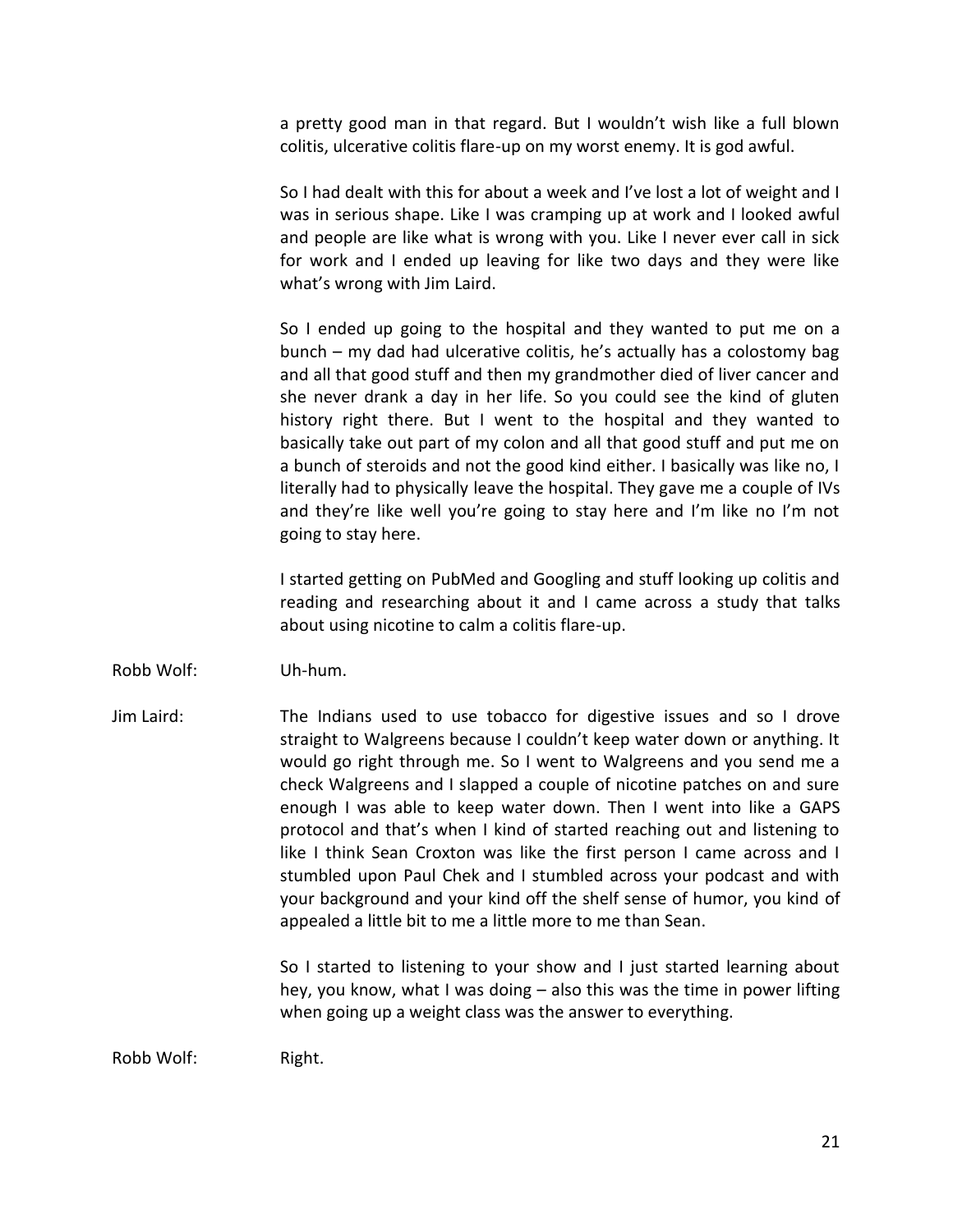Jim Laird: So I was bobbing around 275, 280 and I used to cut down to 242 to compete. So I was like you know what, I'm going to go up to 308, 320 and I'm going to compete at like 275. So I'm shoving like omelets. My breakfast is like a whole loaf of bread and like an omelet and like a steak and then I was eating pizza like every single day. So I've got the perfect storm like no sleep, not getting any vitamin D. I'm training like a maniac but I'm telling all my clients not to over train of course and I'm training like a maniac, I'm not sleeping, and I'm shoving all this food into my system that's destroying my digestive tract and just inflaming me like crazy.

> Eventually just the wheels came off the wagon and I got in a car wreck too. That was the first of my four car wrecks that I've been in in the last four years.

#### **[0:45:03]**

Robb Wolf: By the way, I'm never driving with you, dude. Not even going to be in a convoy with you.

Jim Laird: Dude, first two were ladies running red lights. The third one was a deer jumped in front of me and I swerved to miss the deer and hit a tree head on okay. And then this last one that just happened like in December was a dude wasn't paying attention and smashed into me as I was stopping for a lady at the crosswalk. All right. So it's not me, it's all these – maybe I've got a magnet, I don't know.

> So you have this car wreck, you have all this disruption in my life and I'm just continuing to pop ephedrine pills to keep training because I'm stupid. You know, I'm so caught up in what I'm doing I'm like a pit bull who's got a bone and I'm just like I'm walked on to that because I want to compete in power lifting so bad that I'm just going to keep training no matter what my body is telling me. Luckily for me, it was just my digestion that gave out and not anything else. That was the most humbling experience I've ever had in my life. I literally –you know, it took me three years to take myself out of that hole because I had just dug it so deep.

> You know, the body is an amazing thing and we tell this – it's probably one of the reasons I'm so passionate about smart training and knowing why you train, your body is much smarter than you are and you could ignore it but it will stop you eventually. Like your body will shut you down. It's just a matter of time and it's just a matter of how stubborn you are. If you're smart and you listen to your body, you'll learn a lot from it. You'll learn about what you need to do to take care of it. But most people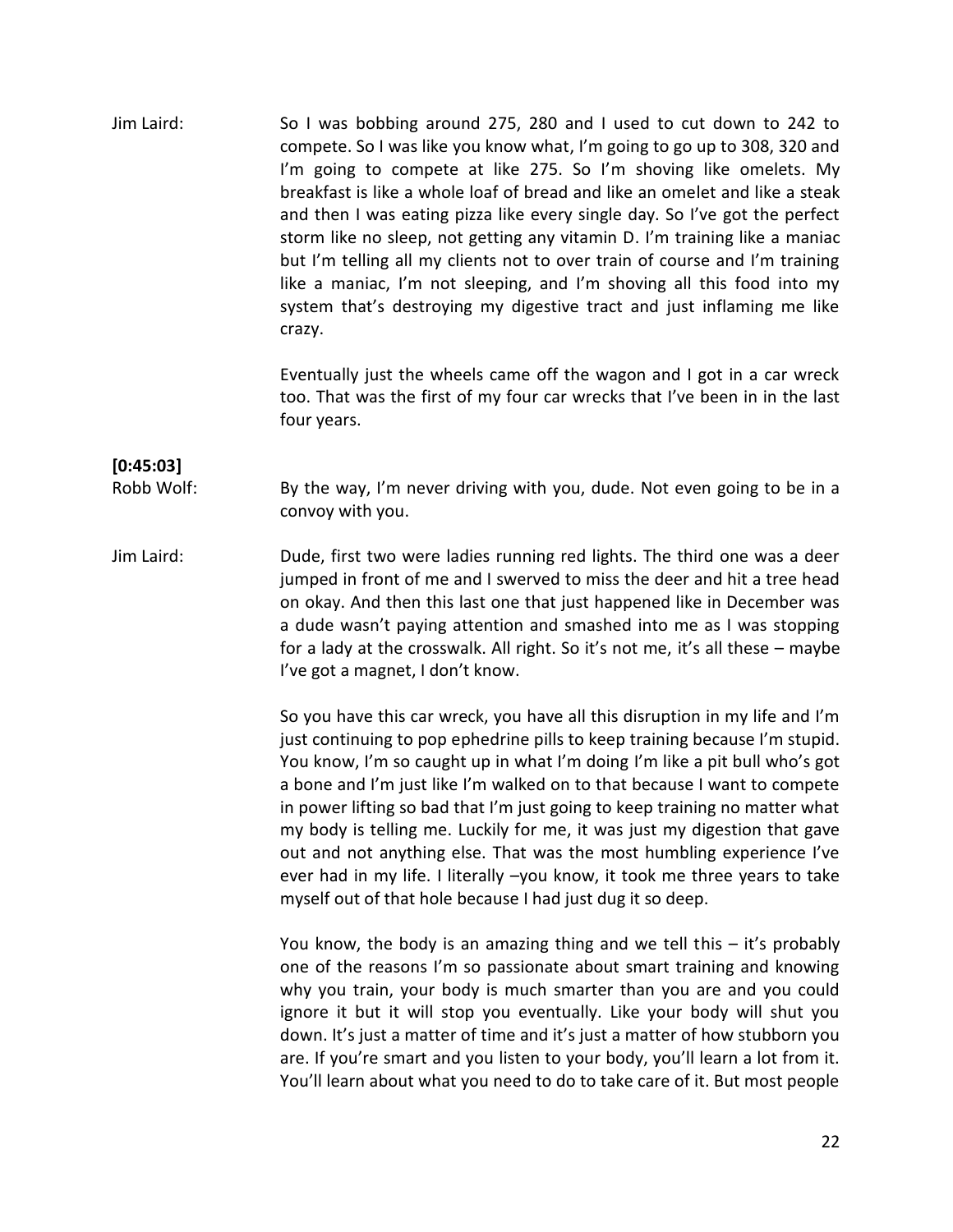are too busy with life and too busy trying to push through and drive through because they need to be tougher.

Robb Wolf: Yeah. You know it's interesting talking to a lot of the guys in the special operations community like clearly you're going through BUD/S you're going through some other selection process. Like there needs to be the mental toughness to be able to grind yourself down to a nub. But what was interesting what I've gotten out of this in like talking to Doc Parsley, a lot of the people who make it through to some degree like all of these guys are mentally tough. Some people end up giving and break mentally but a lot of them it's just luck of the draw.

Robb Wolf: As far as like when their body gives out. Like one guy tweaks a knee, another guy tweaks his back, another guy ends up with like digestive issues and they're out of the selection deal. But there's some point where the mental toughness ends up just getting overwhelmed by the realities of training. I wouldn't say that I'm like one of the people that – like I don't go after like professional athletes. I've worked with a few MMA folks, a few other people from different sports. What I've found the continuity or the consistency with these people is that I never need to motivate them. Most of my --

Jim Laird: Correct.

Robb Wolf: -- is kicking them in the balls to sit down.

Jim Laird: Correct.

Robb Wolf: And like relax.

Jim Laird: Correct, correct.

Robb Wolf: And just you know, if the person wrestled in high school, if you're tough enough or dumb enough to want to do that, then I usually don't need to motivate you to get out and go do a run or lift weights or do whatever. What I do need to do and this is where like Joel's heart rate variability stuff is so helpful, you know, what they do need to do is like check in and be like how is your sleep, how's your digestion, what's your energy level, what's your libido like, you know.

Jim Laird: Right.

Jim Laird: Right.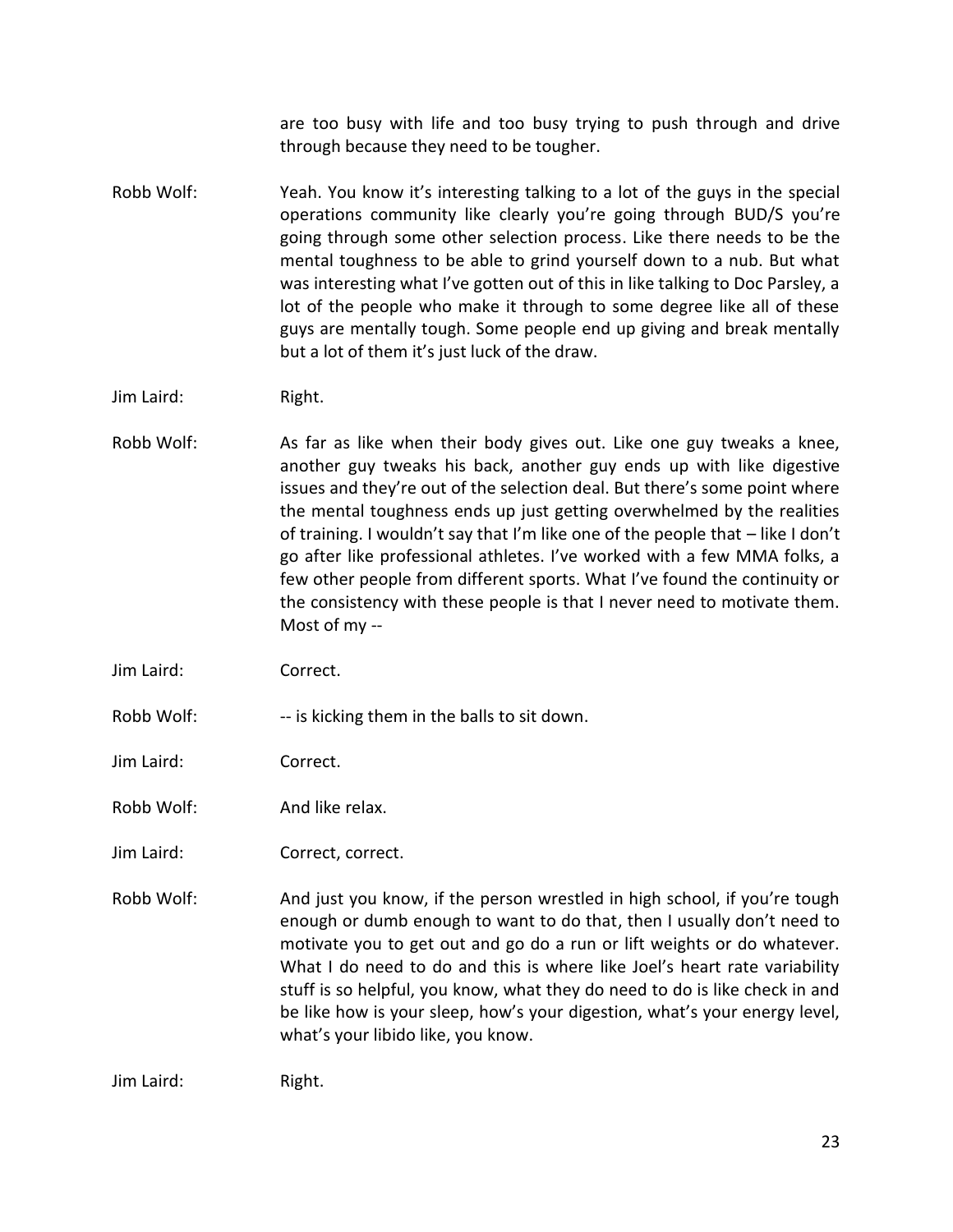- Robb Wolf: And if we start seeing stuff going south and we to chill out and back things off a little bit. Maybe it's not that we take a day off but maybe today is not a hard sparring session.
- Jim Laird: Absolutely.
- Robb Wolf: Today is just some technical rolling and get the body temperature up, keep the heart rate in the 120-130 range and just cruise that day. Foam roll, stretch, get some sun and then the next day the all cylinders are firing.
- Jim Laird: Right. Absolutely and then that's where it comes in the difference between being a drill sergeant and being a coach. That's the one thing I notice about when I -- the few times I spent with Charlie Francis, he was like an amazing teacher and guys like John Wooden, what an amazing teacher he was. You know, he didn't grind these guys into the ground. He worked on skill until they got sloppy and then he stopped because there's no point in doing something when you can't do it properly. Then when the game time came, they were magnificent in their execution and that's the way.

When people come into our gym, I'm like if you're looking for a cheerleader, go somewhere else. One, I wouldn't make a good, a cute cheerleader but two if I have to motivate you, that's not my job. If I had to motivate everyone that came through the door at J&M Strength and Conditioning, I'd be dead. My job is to steer you in the right direction as far as what you're trying to accomplish and advice you on what you need to do. People that need motivation, you know, I can hold them accountable but that's not  $-1$  don't think a coach's job should be to motivate, a coach's job should be to teach and to lead and to act as a guide, as a teacher. I think that's one of the things that we've kind of gone the wrong direction in the United States as far as the field of strength and conditioning is most of them has just become cheerleaders and run over there and do 30 burpies and run over there and do 20 jumping jacks.

### **[0:50:25]**

What we really need to be building a foundation of movement for more advanced training so that we can do different types of training just like you talked about with the Olympic lifting guys. I mean I read one book about one of the greatest Olympic lifters of all time. He used to play ping pong for like two months year. He had all the same athletic markers. Like he would do all these different things so he'd keep from getting burned out.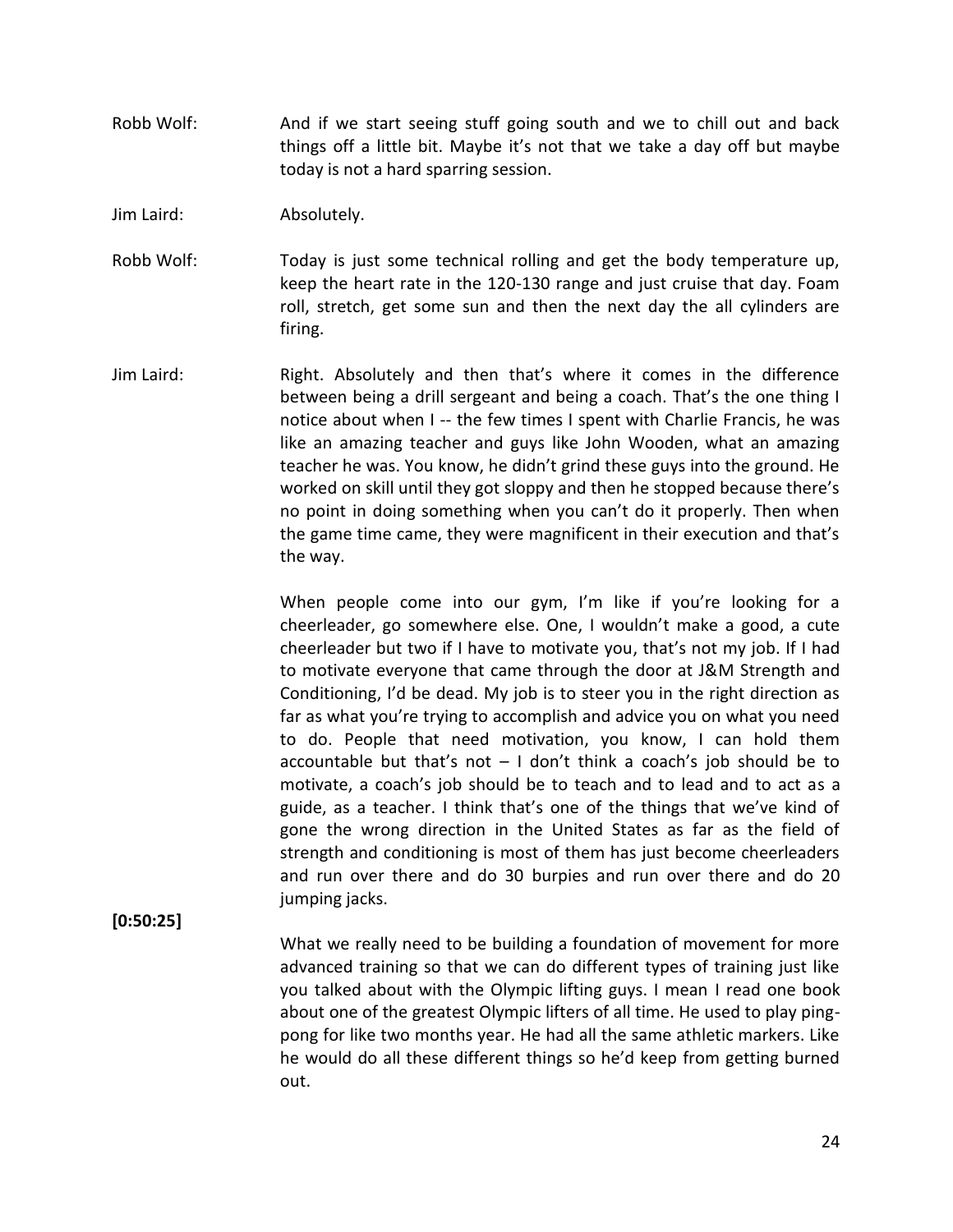You know, that's what we need to do. We need to have a diverse, you know, strength training program where you're doing different types of things throughout the year so you don't get fried and fried on life. I mean when women come in to sit down with me, I'm like when's the last time you took a bubble bath, when's the last time you got your nails done. Have you done anything for yourself lately because most of the women that come train with me are they have a family, they have a career, they might have multiple former spouses, kids with all sorts of different situations that we didn't have to deal with before. Tons and tons of stress and then they're doing four spinning classes a week and you sit down and you talk to me like hey would it be a good idea to run from a bear for an hour? No probably not. Then why would you do spinning class because your body thinks it's the same thing.

- Robb Wolf: Right.
- Jim Laird: And then they go really? I'm like you're stealing all your resources that your body would put in to sex drive, into good hormone production so you can have a healthy body into all these wonderful processes that are going to make you look good and feel good. And you're stealing them from running from a bear that doesn't exist. They go oh, wow, if you put it that way, oh wow. I always feel good when I do spinning class but about two hours later, I feel like I can't get out of bed or I can't get up to go to the bathroom because I'm so tired. Well it's probably not a good idea. [Laughs] So starting to educate people on why and how and what you know, is pretty much what we do. I want people to get the most out of the least amount of work especially as people get older we need to start being really smart about their training.

You know, Dan John is a big influence on me. One of the most profound things he ever said is you know, if a woman comes to me and wants to lose body fat, I'm going to teach her how to eat, I'm not going to teach her how to do the snatch.

#### Robb Wolf: Right.

Jim Laird: You know, everybody that runs a crossfit just had a heart attack. But it's so true. Like why would you want to teach someone to do something that requires a lot of skill and has a lot of risk when you can just teach them how to eat and that's going to affect them for the rest of their life you know. Half the people can't even put their arms above their head so do you really – you know, the amount of effort it would take to teach like a woman that's been sitting at her desk her entire life to do the snatch, was that really worth it or would you rather be best spent teaching her hey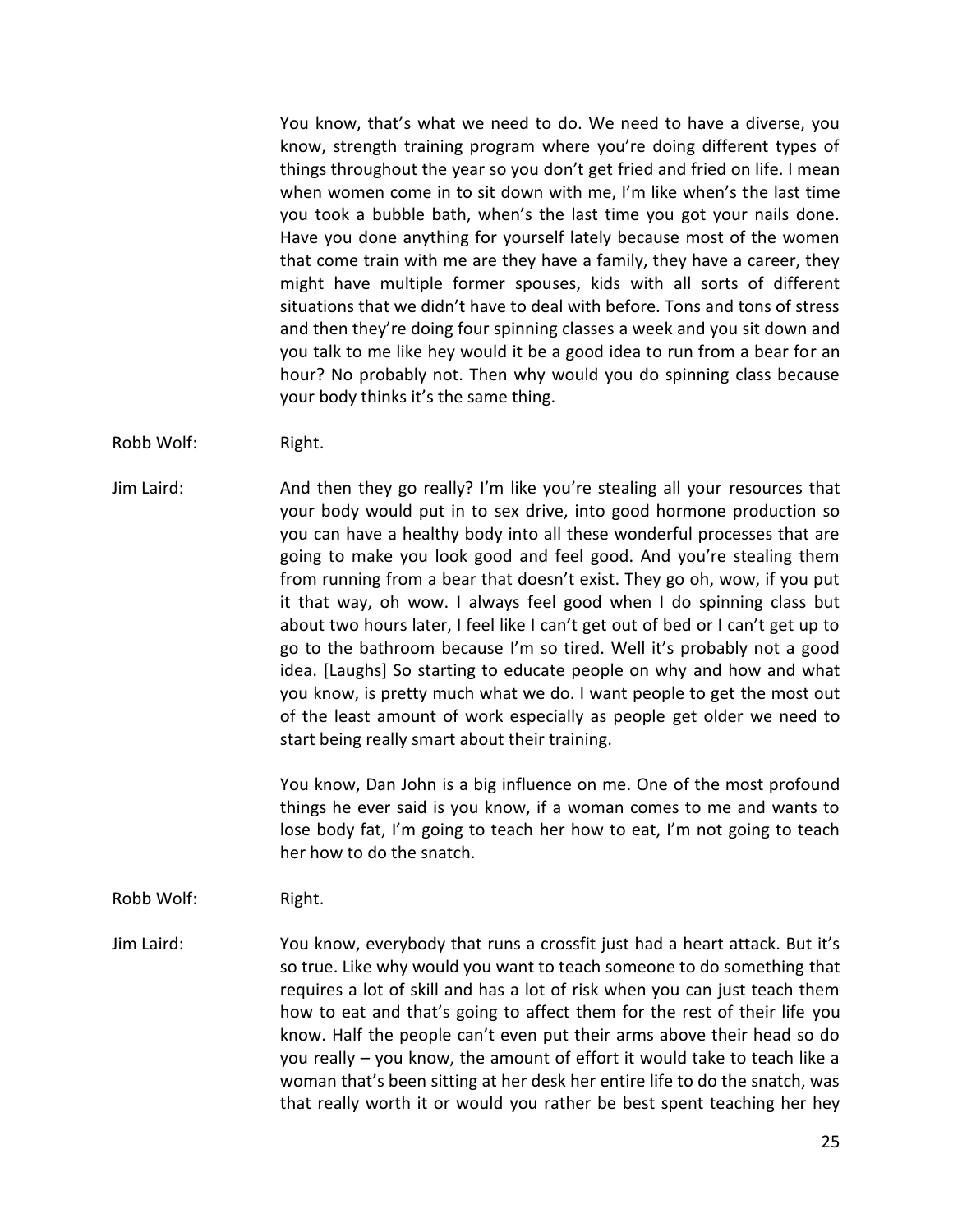you need to eat some good high quality animal products and you need to eat some vegetables and you need to get your sleep. I think time would be much better spent that --

Robb Wolf: Push a prowler and do some body rows and --

Jim Laird: That's it. You're good and you can do that for the rest of your life. I mean one of my favorite clients is 84 years old and I've been working with them for the last 12 years and the dude has put about 10 or 15 pounds in the last ten years. You know, he pushes the prowler. He does kettle bell carries. He does crawls on the floor. We make him get up and get down and he stands there. I've got some videos of him on my YouTube page but he moves exceptionally well and he moves better now than he did. He was a doctor his entire life so he sat his entire life and he moves better now at 84 than he did when he started with me.

- Robb Wolf: Nice.
- Jim Laird: So that's what it's about and he's worked out a half an hour twice a week for the last twelve years. Majority of my clients have worked out two days a week and walked every day for the last 12 years and barring a couple of exceptions they are all in better shape than when they started with me and that's what it's all about is giving people something they can do for the rest of their life.

Then if you have performance like somebody like Scott Downs who I've worked with for the last eight years who plays for the Angels, he's one of the best eighth inning relief guys in the majors, his ERA is like 143 right now or something. I hope I didn't jinx him but you know, with him it's about getting him back to some sort of normalcy. I mean he gets so – his travel schedule is so bad during the season and then his body becomes so one dimensional and so specialized, it's like pulling him back and having him build some of that base movement so he doesn't get so out of whack and so out of balance that by the end of his 200 game season he doesn't get hurt. Keeping him and getting him as healthy as we can so he can withstand that travel schedule and I think it's the same thing with the SEALs. You want to go into that with a high work capacity but be as healthy as you possibly can be.

#### **[0:55:16]** Robb Wolf: Right.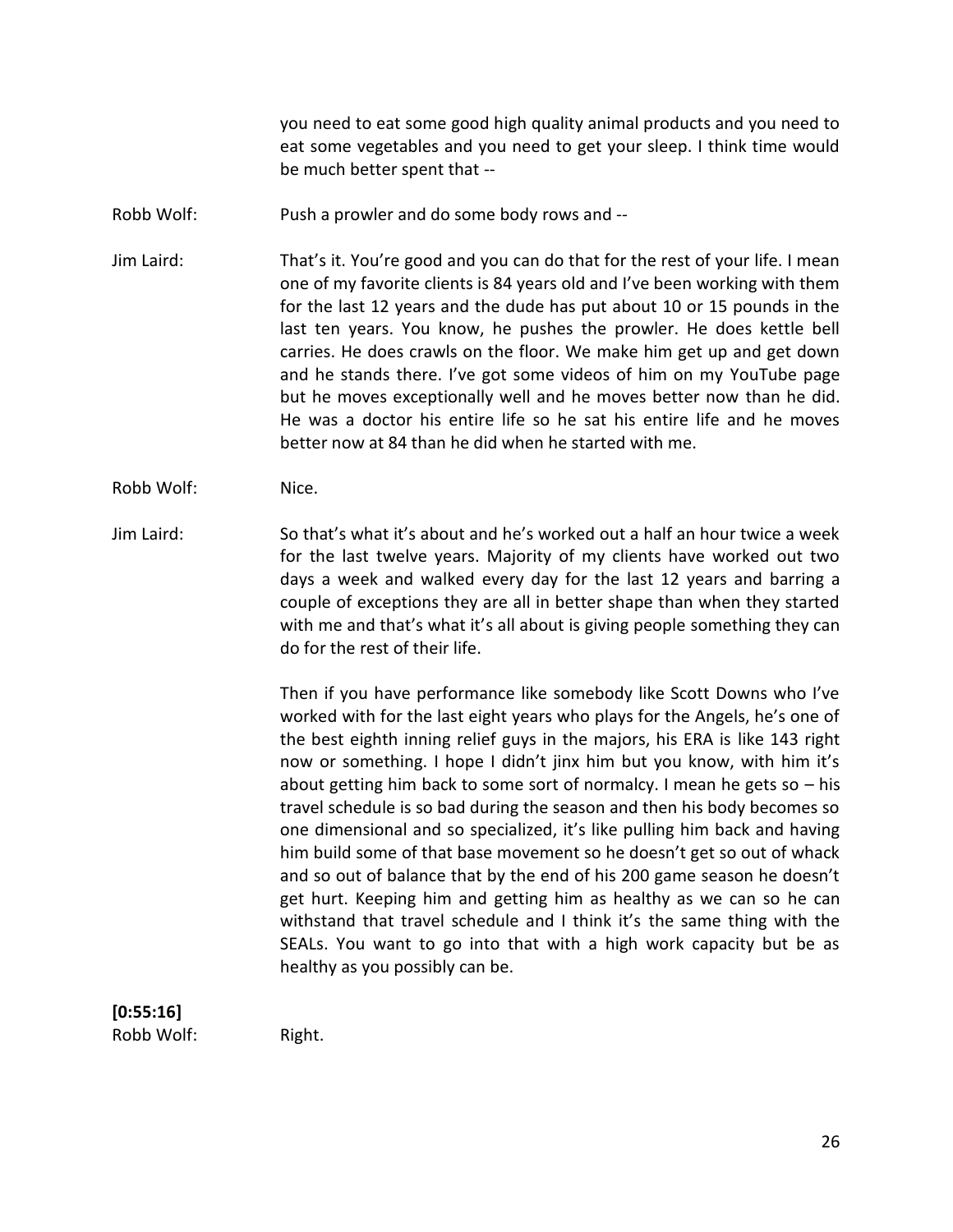Jim Laird: And there' a lot of really smart ways through dragging and pushing the prowler or doing carries. You know, there's a lot of smart ways to build capacity without crushing people. Robb Wolf: So, you know, for my situation I'm 41 heading to 42 years old doing old dude Brazilian jujitsu like I can two to four days a week is all I can handle and it's more on the two to three. Very, very rarely do I get a fourth day. But I'll get home from jits and I'll have my meal and I'll sit down and I'll be like wow. You know that was a lot. And then I try to get two strength sessions a week. Since I had been following Joel, I will do at least one day like a recovery day like 120, 130 beat per minute super low level cardio kind of his -- Jim Laird: Yeah. Robb Wolf: --2.0 kind of gig. You know, what's been interesting is a couple of things rattling in my head that I've observed. I'm more sedentary now than I've ever been in my life. Jim Laird: Yes. Robb Wolf: There was a time when I rode my bike and I taught kickboxing and I was in a gym and I was on my feet and I was moving around. So I think there was a time when I just had a base level of capacity that was higher. Jim Laird: Yes. Robb Wolf: But I've also always kind of skewed doing what I would call endurance work. But I was doing stuff that was producing endurance and then you know, I would swing back in and try to do some crossfit or try to do some jits and it was just throwing me into that glycolytic lactate producing pathway, which was just a crusher on me. So over the course of time a couple of months building some aerobic capacity, low level aerobic capacity, I'm doing pretty good with that. But when you're parsing all that type of stuff out, a person in my situation, you know, there's this interplay between volume and intensity. Jim Laird: Sure. Robb Wolf: You know, for strength work, were always looking at like intensity factor, percent one rep max kind of gig. You know, ones or threes or three to five something like that on the repetitions that we're working with but then we've also got some of the orthopedic loading issues.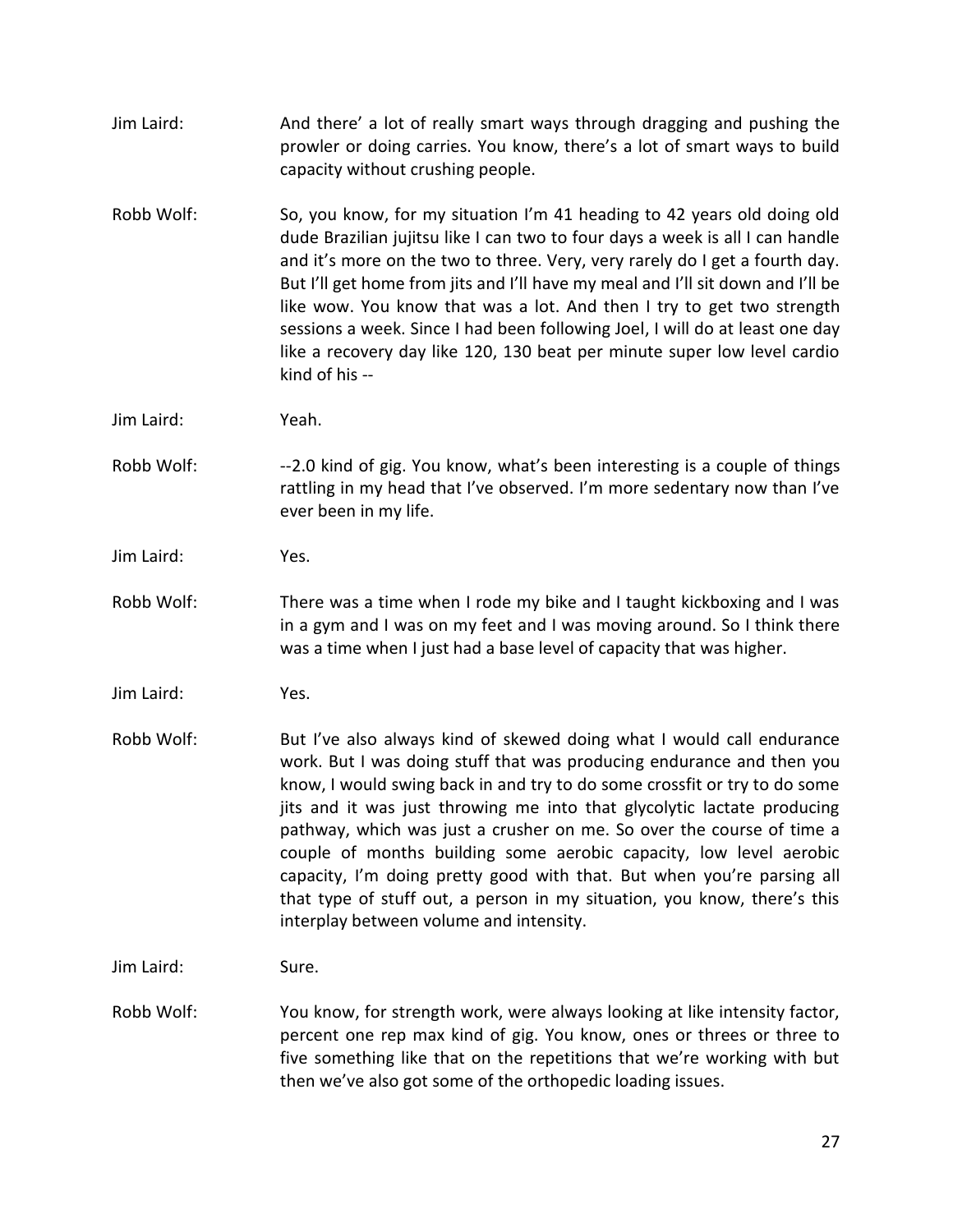Jim Laird: Yes.

- Robb Wolf: You know, like Dan John has talked about as you get older you want to do a little more hypertrophy work and stuff like that. What do you feel like is kind of a balance or an interplay or would you see like a blocked periodization for somebody like me where I'm doing say three weeks of some neuro based stuff and then maybe three weeks of some more body buildery reps, 6 to 12s or how would you slice and dice something like that? I know it's super specific based on --
- Jim Laird: Sure.
- Robb Wolf: --- you'd like to have the person in the gym with you and see what their strengths and weaknesses are, where they're succeeding and failing in the sport which for me is Brazilian jujitsu. What are your thoughts about all that stuff?
- Jim Laird: First of all I want to see how well somebody moves and how efficient they are. If you have any glaring asymmetries like one hip to the other like you have.
- Robb Wolf: Right.
- Jim Laird: And then I want to work on breathing. Like I mean this is going to sound like ridiculous but if you don't breathe effectively, it's going to affect everything. So getting into –you know, somebody wants to go to like somebody that does tai chi, qigong those sort of things where you're learning how to deep breathe through your deep, deep belly, that's going to help big time because if you're not breathing through your belly, like subconsciously you are in a high alert state constantly. It's also going to drive bad posture. So if you can get yourself to breathe efficiently, you're going to be more efficient. I mean I've taken athletes and totally just improved their cardiac output just by getting them to breathe better. I'm very grateful to Bill Hartman and Mike Robertson for introducing me into that breathing because that is just  $-$  if you have a clogged air filter on a car, it's only going to go so fast.
- Robb Wolf: Right.
- Jim Laird: So to really have someone look at your breathing. I really like –you know, for somebody who's like you could do, like I really like like a Westside for Skinny Bastards kind of template because it allows you to do some strength work with hypertrophy work and then. You know, for somebody like you having you maybe not do full deadlifts, having you maybe do like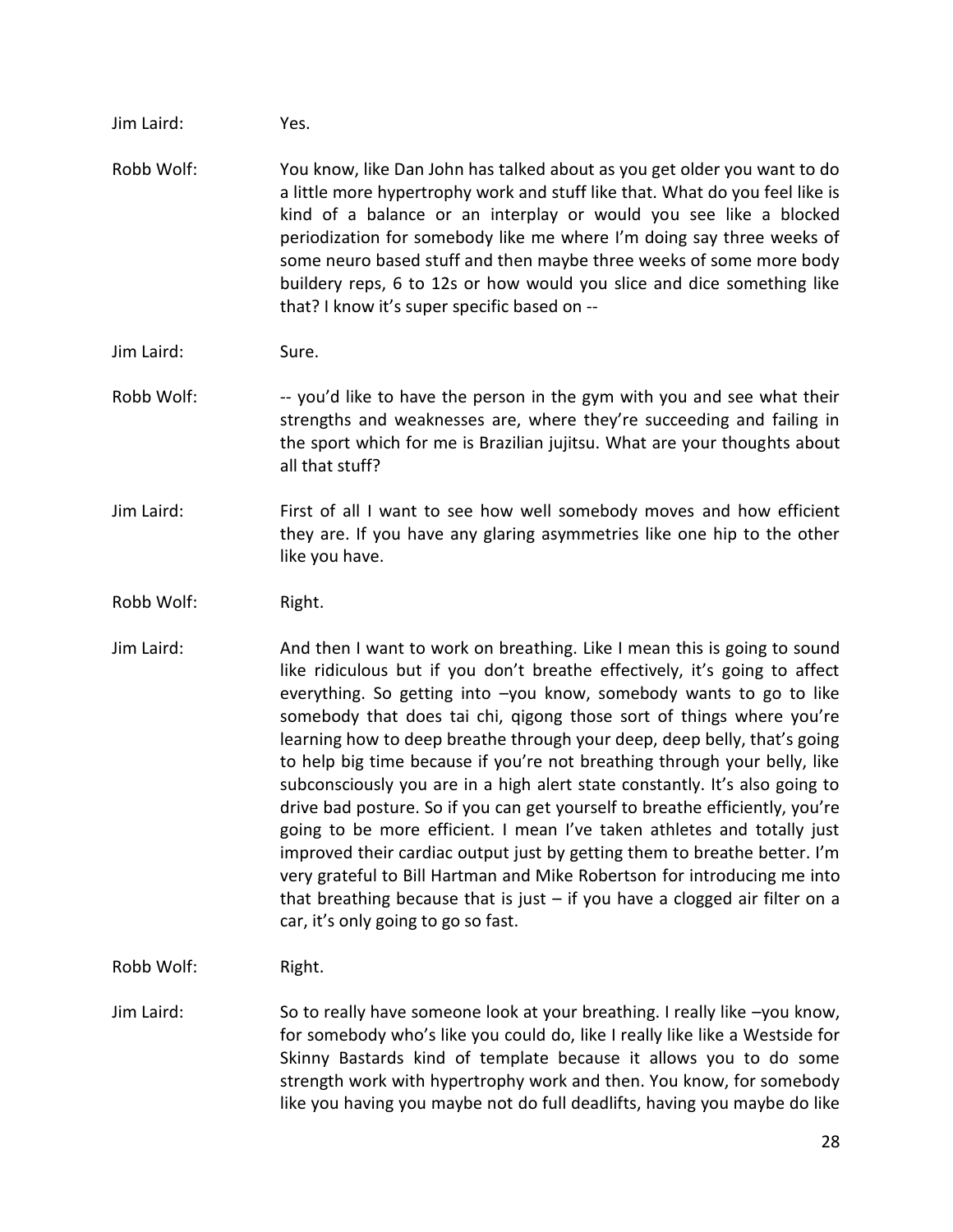pull from pins or pull from mats or something like that, something that's not going to beat you up as much. Squatting off a box and then doing lunge work for your full range of motion hip activity so that you're not getting –you know, I think I love free squatting and don't get me wrong, there's going to people going oh my god he said only box squat. But for somebody who's like an older population who's pretty beat up, I like using the box squat because it's not as hard on the body but it still gives you kind of a strength base. You might box squat for a week or two and then go back to regular squat for a week or two especially when you're not doing as much jujitsu but like a full body strength day.

#### **[1:00:13]**

Then like a hybrid strong man day I think is awesome where you push prowler, you do carries, you may be throw some medicine ball. So I do a lot of that with a lot of people I work with. You know, one day is going to be like we're going to pair like box squat or pin pulls with some upper back work or maybe some dumbo press or push-ups in between. And then we're going to pair some like misloaded lunges with glut ham raises and that sort of thing so we can maybe do some bear crawls as an ab finisher. So we can get as much high quality work until like a short period of time and then the second day we're going to do some more athletic stuff, maybe do some crawls in a warm-up and throw some medicine balls. I really like throwing medicine balls. I think that's a great low impact way to improve capacity and also keep explosive power high.

And then I love things like dragging and pushing a prowler. I love like different carry variations, dragging sleds. You know, pushing the prowler –you know, we have some butchers from Rogue at our gym, pushing it down and then having people go into a squat row in the way back. They like squat down and they row it, they squat and they row it.

#### Robb Wolf: Uh-hum.

Jim Laird: Stuff like that and making sure you're working on all the modalities doing some strength work but it's not crazy, it could be anywhere from 3 to 6. I'm not real big on like I lift basically – well I like to work people on how they are that day and what it looks like. I kind of write down what their record is on that lift and I have at the back of my head and I look at it and I go that looks pretty let's stay there. And you know, usually it ends up working within Prilepin's chart with what their work sets are, but I'm really big at watching people and everything they do is an assessment. I kind of go on that but that would kind of be like  $-1$  really like like the Westside for Skinny Bastards type template because you can really do anything with it but making sure you're doing more upper back work than pushing. Making sure you're doing something to resist movement that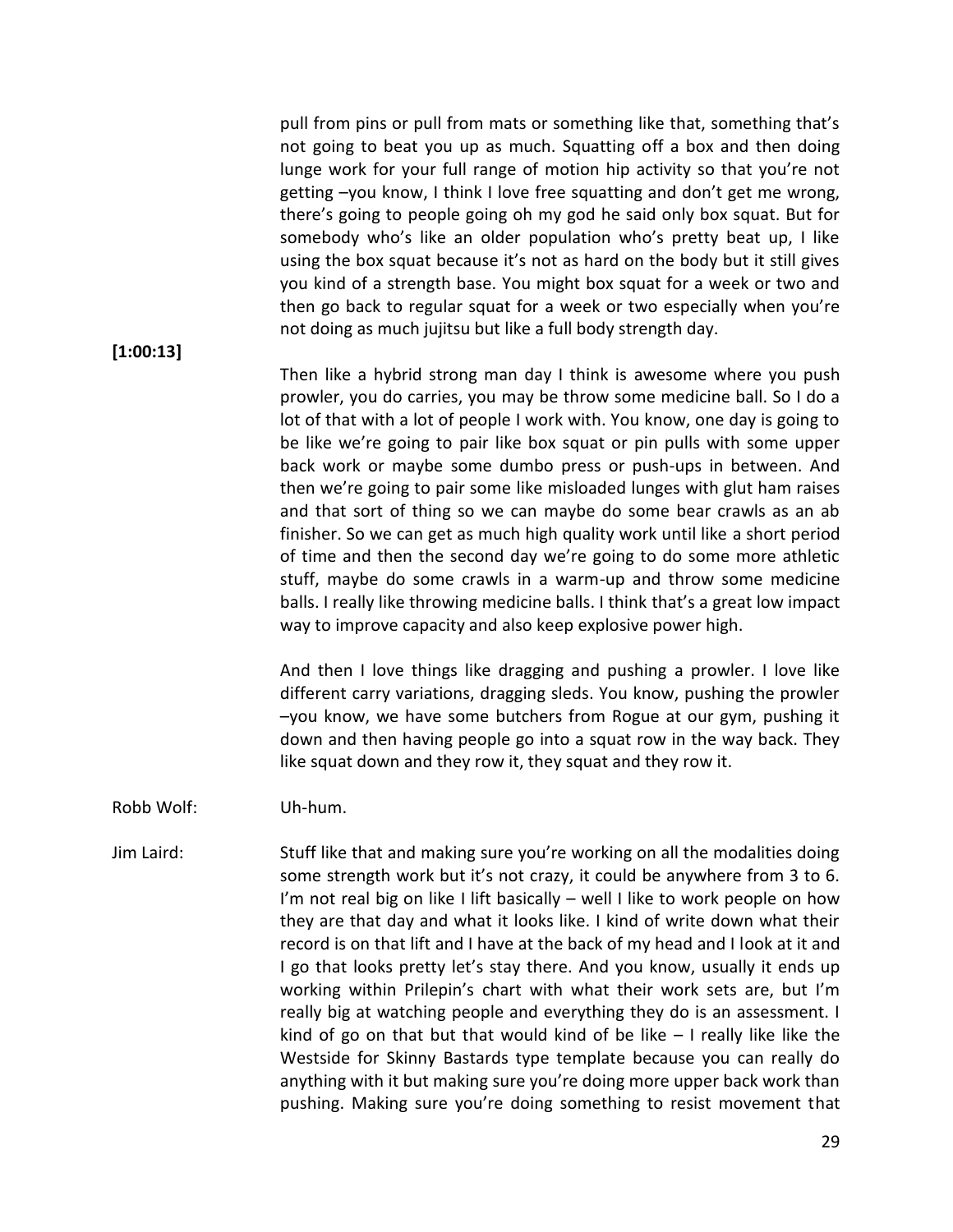sort of thing and then some full range of motion hip type stuff. But I think the breathing stuff and then  $-$ 

You know, I just did an article for Greg, I don't know when it's going to be set up but it was like five low threshold things power athletes need to work on like on their off days and one of them was crawling. One of them was like 90/90 position. You remember I had you sit in that at Paleo FX.

- Robb Wolf: Yeah.
- Jim Laird: And then breathing and then the other one was like a dynamic black burn kind of complex and carries. You could pair something like that together in the morning and do ten minutes' worth of work, do like feeder workout. I do a lot of that like a lot of the low threshold stuff. You and I have done so much power lifting and stuff like that, we're really high threshold athletes. So getting a lot of these stabilizing musculature, I'm not saying we have to stand on one foot on a bosu ball and hum but doing some lighter stuff that's more stability based, balance based kind of get in the body working together as a unit I think for guys like us that have spent most of our life power lifting or doing some wrestling where you're doing a lot of like high threshold stuff, getting a lot of this low threshold stuff to kind of turn on the stabilizers in that is kind of important for longevity and for staying healthy.
- Robb Wolf: Yeah and you know I've been tinkering with figuring out how to make that work and make it a little bit more both enjoyable and interesting but a little more applicable to the jujitsu gig versus just sitting on my concept 2 rower for 30 minutes but --
- Jim Laird: Yeah. I mean you compare crawls like crawling on the floor like forward, I like knees out, open the hips up, forwards, backwards and flipping over and doing like a military style scoot on the floor.

Robb Wolf: Right.

Jim Laird: Like shoulder blades and then like a lot of the move and that stuff is really good. I mean they're really doing a lot of cool stuff with FMS to kind of help people how to move better. But pairing crawls like just body weight crawls and like wrestling, crawling into a sweep, crawling into a sleep, do that kind of stuff almost like a shadow boxing kind of thing but with like mat stuff that would be a great way to spend, put the clock on and do 10 or 15 minutes of that, you know.

Robb Wolf: Right.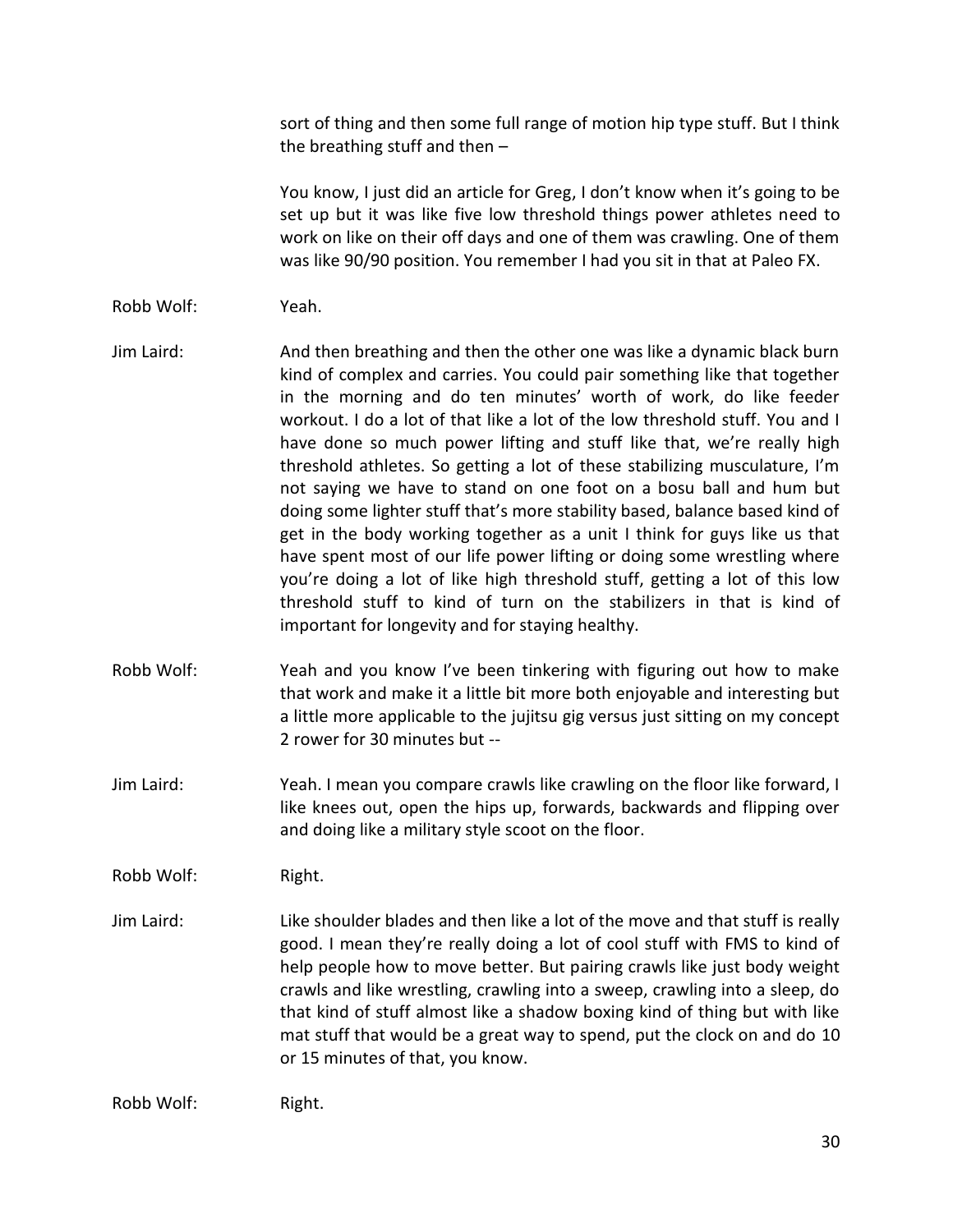| Jim Laird:              | That's the kind of stuff I like to do so that way if I do have to move quickly<br>I still can. It's pretty funny because people watch me walk and you've<br>seen my car accidents and some of the heavy lifting. I walk in a little bit of<br>a gimp but then some people will see me, some people will want to<br>wrestle me for fun in the gym and they'll be like holy cow, where did that<br>guy come from. I'm like dude I'm really fast. I just don't look like it.                                                                                                                |
|-------------------------|------------------------------------------------------------------------------------------------------------------------------------------------------------------------------------------------------------------------------------------------------------------------------------------------------------------------------------------------------------------------------------------------------------------------------------------------------------------------------------------------------------------------------------------------------------------------------------------|
| Robb Wolf:              | Right, right. I can't think of anybody wanting to wrestle with you but<br>they're probably a little heavier and tougher than I am so.                                                                                                                                                                                                                                                                                                                                                                                                                                                    |
| Jim Laird:              | Well I'll tell you what the guys that are about 198 you know, they're the<br>worst.                                                                                                                                                                                                                                                                                                                                                                                                                                                                                                      |
| Robb Wolf:              | Right.                                                                                                                                                                                                                                                                                                                                                                                                                                                                                                                                                                                   |
| Jim Laird:              | Because they're so [audio glitch] and they're so fast. I'd much rather<br>wrestle a really big dude because they're so much easier to deal with<br>once you get them on the ground. But those little guys man, if they're<br>about 198, oh my gosh like you better know what you're doing. You<br>better-                                                                                                                                                                                                                                                                                |
| [1:05:05]<br>Robb Wolf: | They're big enough to be strong but small enough to have a lot of cardio<br>and a lot of mobility so yeah.                                                                                                                                                                                                                                                                                                                                                                                                                                                                               |
| Jim Laird:              | Yes.                                                                                                                                                                                                                                                                                                                                                                                                                                                                                                                                                                                     |
| Robb Wolf:              | Yeah.                                                                                                                                                                                                                                                                                                                                                                                                                                                                                                                                                                                    |
| Jim Laird:              | Yes. You're correct.                                                                                                                                                                                                                                                                                                                                                                                                                                                                                                                                                                     |
| Robb Wolf:              | Yeah. Well Jim, tell folks - you guys have a seminar coming up. You've got<br>some product. You even did some work with some slapstick in the<br>nutrition realm on the Boot Camp in a Box. Tell folks how to track you<br>down and some of the stuff you have cooking.                                                                                                                                                                                                                                                                                                                  |
| Jim Laird:              | Wow. We got so much stuff going on. My business partner Molly<br>Galbraith has her blog. She's got a ton of stuff on there. She's done a lot<br>of stuff with like figure competitors and body image and really kind of<br>looking at women's issues as far as like giving women some grace, is it<br>$\sim$ $\sim$ $\sim$ $\sim$ $\sim$ $\sim$ $\sim$<br>the disc and the distribution of the second the second of the second of the second of the second terms of the second terms of the second terms of the second terms of the second terms of the second terms of the second terms |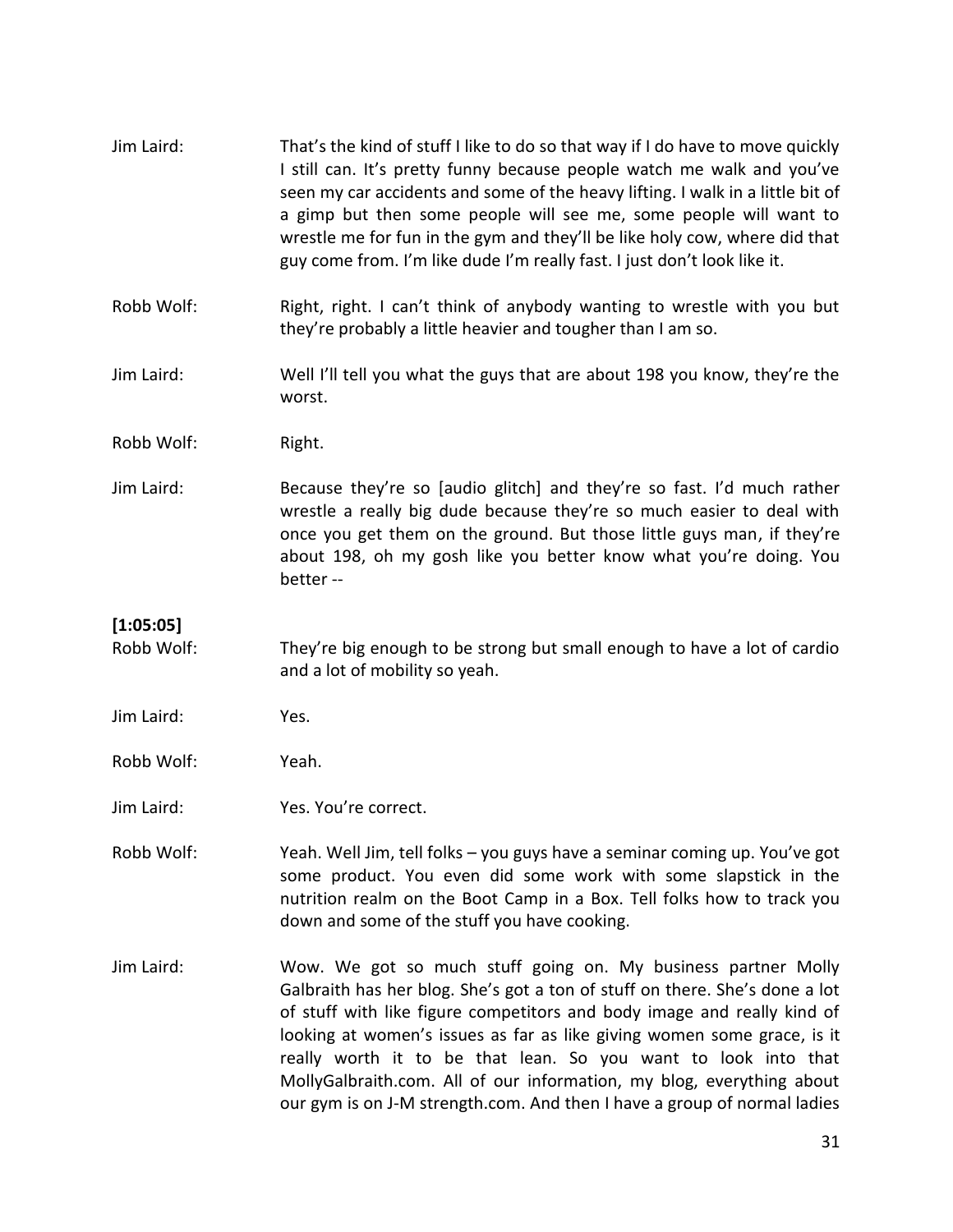that I tricked into lifting weights and they compete in power lifting and they formed a group called The Misfits. Just some normal every day ladies that want to teach women that you know what, if you want to look good and feel good, incorporating strength training into your program is also that's TheMisfits.com.

We did have like Training Like a Girl that was in May. We had Mike Robertson, myself, Keiffer, Julia Ladewski, Molly Galbraith. We all came here and it was basically teaching women how to train smarter to doing stuff women specific wise. I mean all the information out there is pretty much put out there by like power lifters and strength athletes. Like we get women coming here all the time and they're squatting with their hands out by the end of the bar.

Robb Wolf: Right.

Jim Laird: And like why are you doing that, well that's how such and such showed it on the internet. I'm like such and such is squatting that way because they're so freaking big they can't put their shoulders by their side. You know, and so teaching women the movements more specifically geared towards their frame and their structure, that was in May – we're actually working on releasing that in product. It's not out yet but that will be up soon. We're looking at doing Train Like a Girl 2. It's still kind of in the works as who we're going to have in it and all that kind of stuff but it's going to be huge. We're looking at having that possibly January, February. We were going to have it in May again but we need a bigger venue and most of the hotels here in Lexington are really, really busy in May. Like people getting married and stuff like that. I don't know why anyone would want to do that but. So we're looking at doing that.

> Then we did Boot Camp in a Box. Basically our gym is growing so fast, we literally are turning people away. Like if people come in and meet with me, I'm like yeah, I don't think you're a good fit for us. Sorry. You know, we literally turn people away left and right if they're not a good fit for our community. It's basically what I've done over the last 12 years and incorporated into a large boot camp style class. We've had a whole bunch of gyms buy this and just totally refresh and kind of – it's basically how to take a boot camp style class and turning into a base building scenario kind of like with Nor Cal how you guys have an on ramp and all that kind stuff. Taking people and being able to progress and regress so you can have people on different levels training at the same time but they're building a base of hinge, the squat, getting popular scapular motion.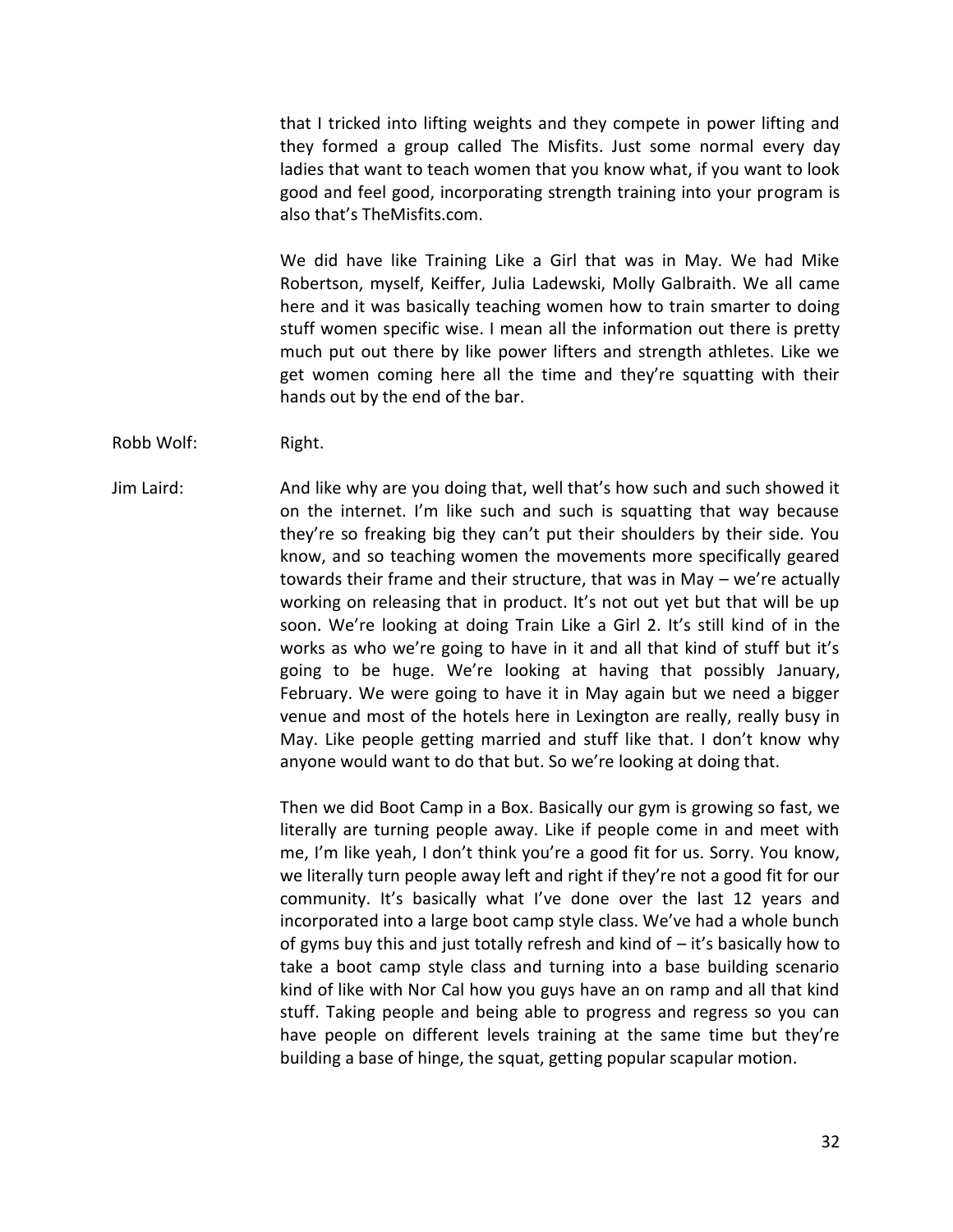Mike Robertson did all the regressions, progressions. Molly Galbraith wrote the manual because I can't spell out of third grade level. But it basically gives our entire gym's philosophy. This guy named Robb Wolf gave his nutritional philosophy and lifestyle change, how they deal with that at Nor Cal and how important that is and how really that's the most important thing if you own a gym is to get people to buy into that stuff at least 80% of the time. It's got this other smart guy named Joel Jameson how to incorporate stress management and HRV into your program.

Molly and I have also – since we originally released it included our orientation, also some of us actually coaching, we do actually coach real people. One of the reasons I don't do a lot of internet stuff is I actually have a real job and I actually coach people. I just don't sit in computer land and write blogs and stuff. I haven't put enough time well into the gym and I can't spell so that's not a good choice for me.

- Robb Wolf: Faces and places.
- Jim Laird: Right exactly. So
- Robb Wolf: Yeah.

Jim Laird: It's got actually like footage of us coaching so you can see how we actually change our class on the fly and regress and progress. Our theory we're pretty much as big as we want to be but what we're doing is as people get better, we progress them into like small group training where they could do more advanced training like you guys kind of do at Nor Cal where you have an Olympic lifting program, you have a power lifting program. That's basically what we're doing with our gym.

> If you own like a gym whether it's a crossfit gym or like a boot camp style gym, this is the model you're going to have to go to because it's going to get really competitive and people are going to start figuring out that you can't beat the hell out of them all the time. The era of run over there, do a thousand burpies, run around the building, high five your partner and do-si-do is coming to an end.

#### **[1:10:08]**

It's going to swing the other direction where people are just breathing and humming and it's going to be somewhere. It's going to end up somewhere in the middle for the smart people. They're going to figure out that smart nutrition combined with lifestyle and a smart strength training program based on where people are at is going to, you know, we did a check here this past week of our –I think we got about I don't want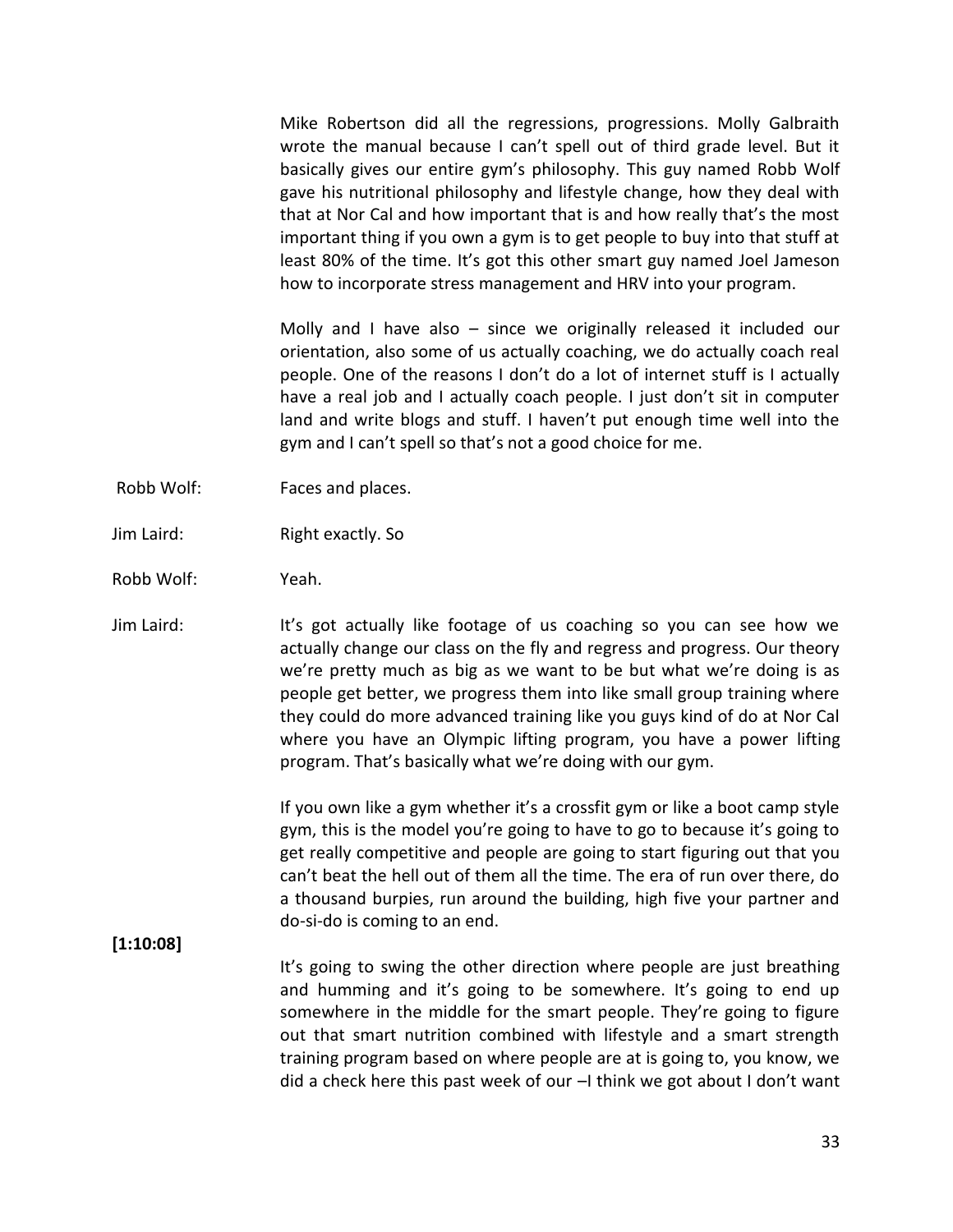to say the number. We've got close to almost 300 total people that come to our gym and there's only like 10 people we hadn't seen in a month.

#### Robb Wolf: Hmm.

- Jim Laird: So you know, we're doing something right here and basically our family for success combined with Mike Robertson's amazing progressions and regressions, your information all this stuff, six months of programming and it's called Boot Camp in a Box and you can go on I think you're going to have a link to it on your blog, BootCampInABox.com. If you type in the word Wolf, you get \$100 off the product. I think it's like normally \$247 but you get it for- let me quote that right but it's \$100 of whatever the price is. Maybe it's \$297 I can't remember but --
- Robb Wolf: Okay.
- Jim Laird: I don't want to quote anything because then people will get pissed but it's \$100 off whatever the product cost and --
- Robb Wolf: Right. I never know the details either and I'm theoretically the one in charge of all that stuff so.
- Jim Laird: Mike Robertson is only going to allow us to do that for a week so if you're listening to this like two months later, please don't email us and go how come the promo code doesn't work. Well that's because you didn't catch it soon enough.
- Robb Wolf: Right.
- Jim Laird: So we've got a lot of really cool stuff and you know, Molly and myself and the rest of the staff here and along with guys like you and Mike Robertson and guys like Greg Everett. We're just trying to get the world out that quality is the key and you don't have to beat yourself to death and being appropriate and not beating yourself into the ground and having some sort of cognitive approach to this thing called training so it's actually beneficial to your life and not a life taker. Just get that message out because it really you know, it really – people need to hear this stuff. Like you don't have to murder yourself in the gym. You can train smart and eat good food and get some really nice results that you can not only do for the rest of your life but you can teach your kids about too, you know.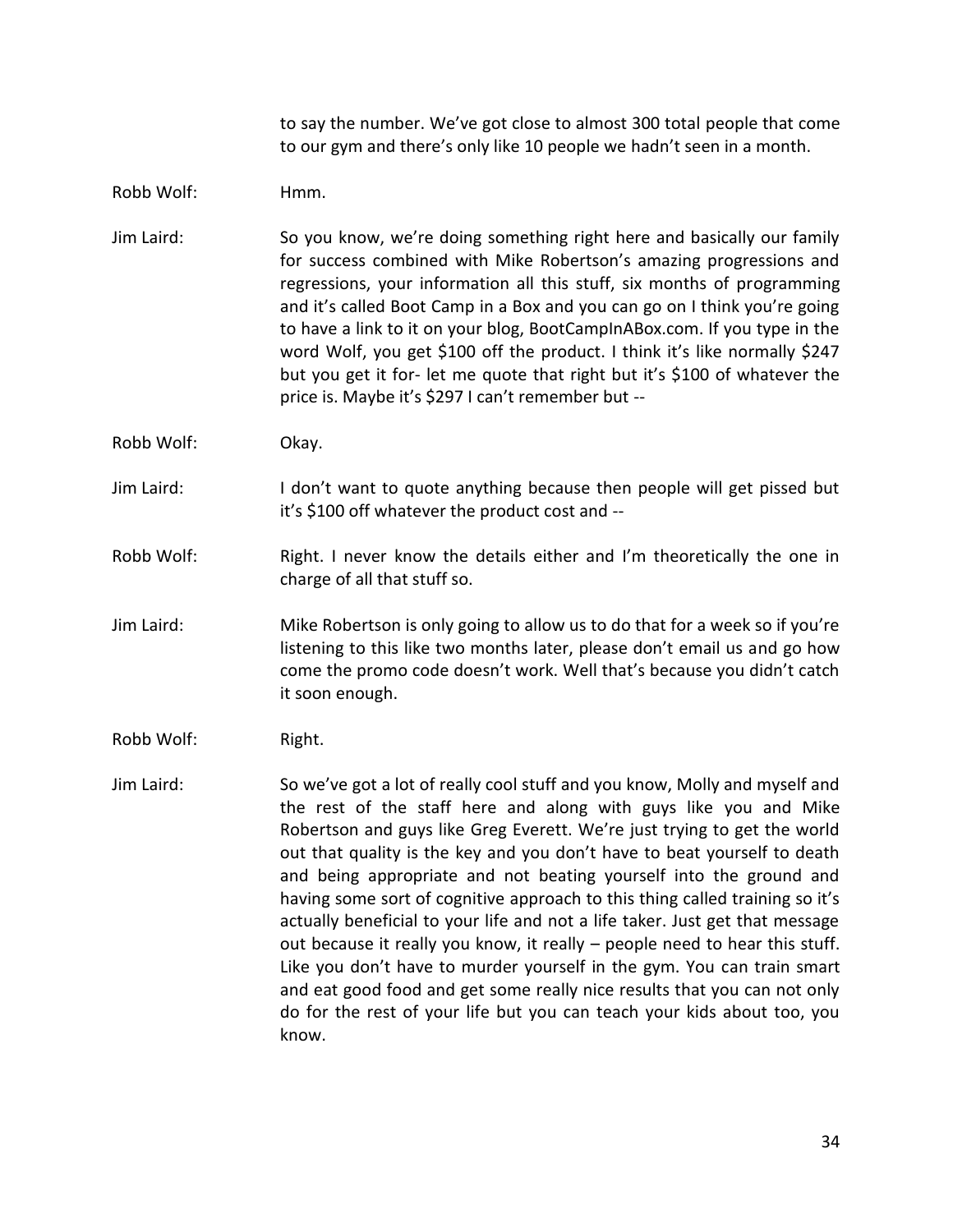- Robb Wolf: Right. Right. that's awesome man. Well we managed to pull it off and we  $d$ idn't  $-1$  don't think we shipped the bat on this one at all so I'm pretty impressed.
- Jim Laird: If we did, we cleaned up really fast.
- Robb Wolf: Yup, yup, total, totally. Well dude, it was great having you on, Jim. We definitely need to have you back on. We definitely need to do – at the next go around we need to have Greg in and we can talk some power lifting versus strong man versus lifting. Like we can --

Jim Laird: Yeah.

- Robb Wolf: -- go a little deeper on some of that stuff.
- Jim Laird: That will be awesome. One question before we get off here.
- Robb Wolf: Yeah.
- Jim Laird: One of the biggest things I see with kids that I work with that go to colleges is I'd want to get Greg's take on this is that when you want to deadlift if you're trying to deadlift heavy weight, you want your shoulders to be in line with the bar or slightly behind. One of the biggest problems I see is they try and teach these kids to deadlift with the same form as you know, like Olympic lifting you want your shoulders in front of the bar correct?
- Robb Wolf: You want them as like snatching clean and jerk set up typically if you were to drop a plum line and your arms are going down to the bar, you almost want the shoulders a little bit behind that in a way.

Jim Laird: Okay.

Robb Wolf: And you know there's some argument there that then you know, when the weight gets heavy that you're going to translate forward a little bit and stuff like that and some of the argument for setting up with the bar through the mid scapula and all that stuff. But you know, I definitely I'm a mediocre Olympic lifter at best.

Jim Laird: Right.

Robb Wolf: But you know, I think the intentionality in Olympic lifting is to make the bar go up.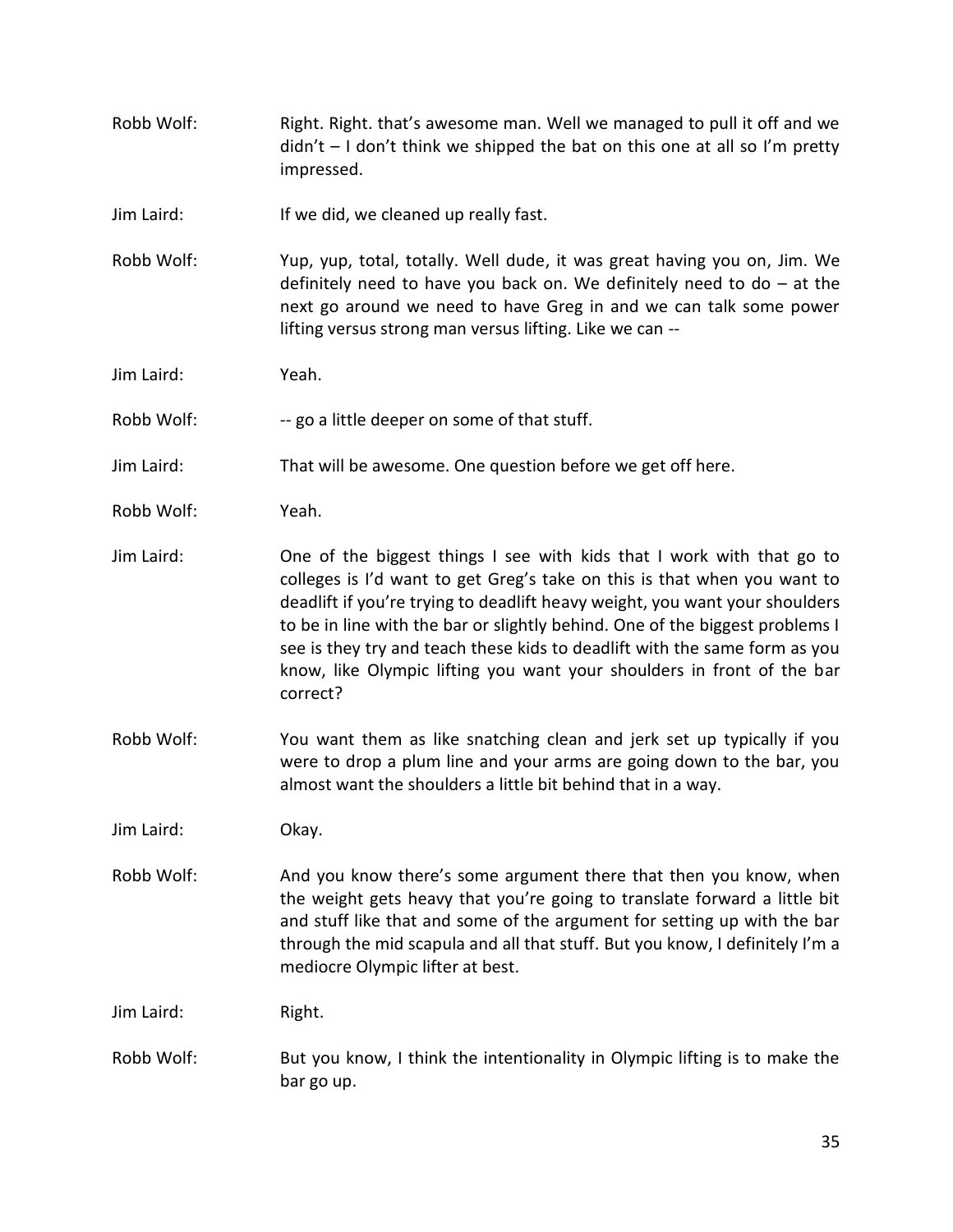| Jim Laird:              | Correct.                                                                                                                                                                                                                                                                                                                                                                                                                                                                                                                                                                 |
|-------------------------|--------------------------------------------------------------------------------------------------------------------------------------------------------------------------------------------------------------------------------------------------------------------------------------------------------------------------------------------------------------------------------------------------------------------------------------------------------------------------------------------------------------------------------------------------------------------------|
| Robb Wolf:              | And so you know, yeah --                                                                                                                                                                                                                                                                                                                                                                                                                                                                                                                                                 |
| Jim Laird:              | I just so many of these kids that are being taught to Olympic lift like the<br>deadlift and it's just like it's not a good combination.                                                                                                                                                                                                                                                                                                                                                                                                                                  |
| Robb Wolf:              | That's a problem.                                                                                                                                                                                                                                                                                                                                                                                                                                                                                                                                                        |
| Jim Laird:              | You want to get Greg's take on that. [Laughs]                                                                                                                                                                                                                                                                                                                                                                                                                                                                                                                            |
| Robb Wolf:              | Yeah. I'm not nearly as smart as Greg on any topic especially not the<br>Olympic lifts but even from my neophyte status as an Olympic lifting<br>coach that's a problem. I mean it just ends up being a massive you know,<br>hip bump kind of gig which again at the end of the day, kind of like bigger,<br>faster, stronger kind of program where they're squatting and deadlifting<br>and doing a power clean and stuff like that. At the end of the day, is that<br>the most horrible thing in the world, no but it also becomes kind of a<br>dead-end, you know, -- |
| Jim Laird:              | Yeah. You can't go off anywhere.                                                                                                                                                                                                                                                                                                                                                                                                                                                                                                                                         |
| Robb Wolf:              | Yeah.                                                                                                                                                                                                                                                                                                                                                                                                                                                                                                                                                                    |
| Jim Laird:              | But you know, the biggest issue is like you know, all these coaches agree<br>that most people are at like 10% of people are actually prepared to train.                                                                                                                                                                                                                                                                                                                                                                                                                  |
| Robb Wolf:              | Right.                                                                                                                                                                                                                                                                                                                                                                                                                                                                                                                                                                   |
| Jim Laird:              | So are these people actually prepared to do any of these movements,<br>would they be better off doing an explosive med ball throw and maybe<br>learning how to sprint a little bit better as opposed to trying to do some<br>movements that they're totally unqualified for.                                                                                                                                                                                                                                                                                             |
| [1:15:05]<br>Robb Wolf: | Right.                                                                                                                                                                                                                                                                                                                                                                                                                                                                                                                                                                   |
| Jim Laird:              | You know, that's a discussion that definitely needs to happen because<br>most of these people they can't even do a bear crawl not alone freaking<br>throw a bar above their head, you know?                                                                                                                                                                                                                                                                                                                                                                              |
| Robb Wolf:              | Right, right, yeah. Yeah.                                                                                                                                                                                                                                                                                                                                                                                                                                                                                                                                                |
| Jim Laird:              | Well we better get off here before we start another podcast altogether.                                                                                                                                                                                                                                                                                                                                                                                                                                                                                                  |